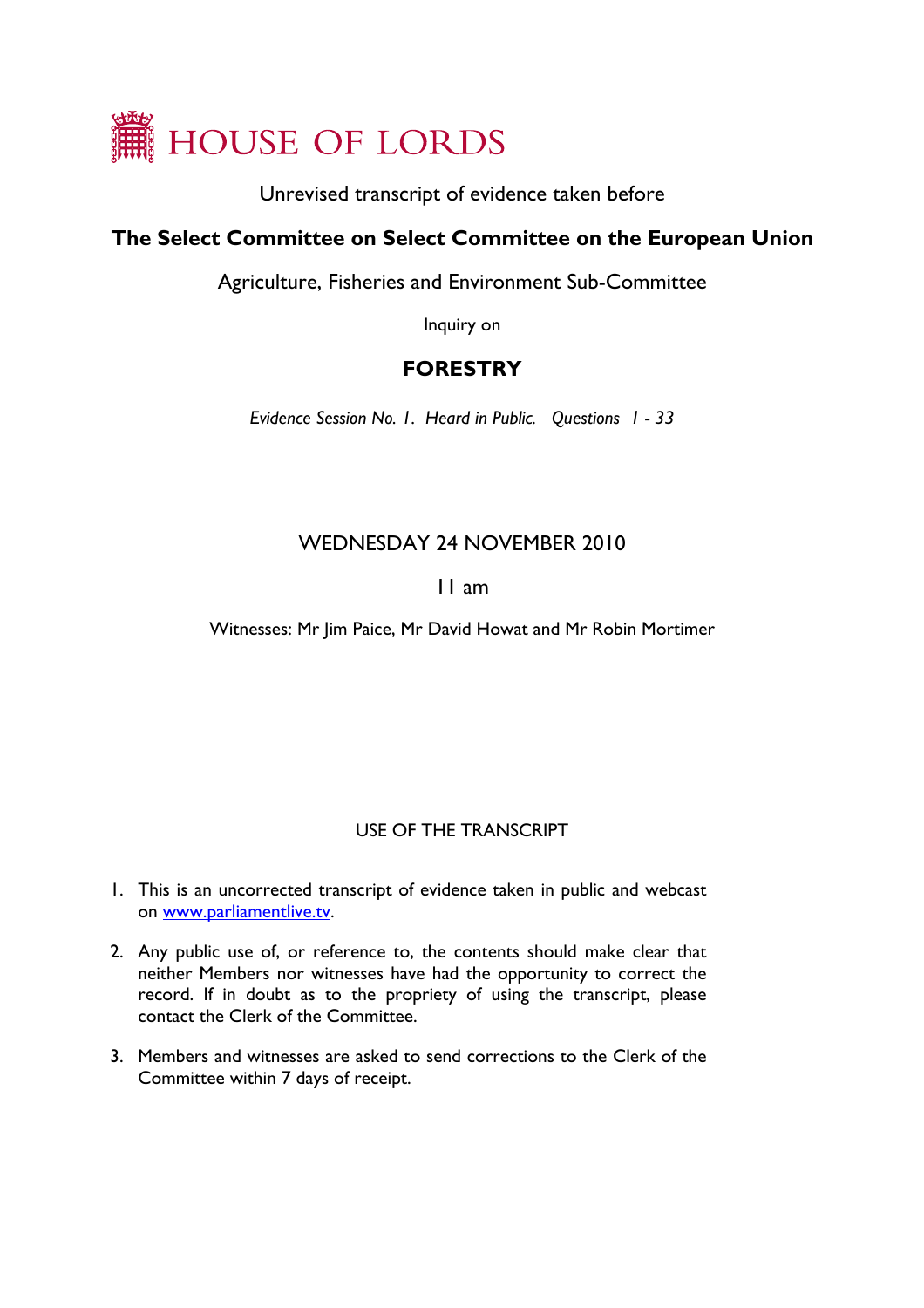Members present

Lord Carter of Coles (Chairman) The Earl of Arran The Earl of Caithness Lord Cameron of Dillington The Earl of Dundee Baroness Howarth of Breckland Lord Lewis of Newnham Baroness Parminter Baroness Sharp of Guildford

#### **Examination of Witnesses**

 $\overline{\phantom{a}}$  . The set of the set of the set of the set of the set of the set of the set of the set of the set of the set of the set of the set of the set of the set of the set of the set of the set of the set of the set o

*Witnesses:* **Mr Jim Paice MP**, [Minister of State for Agriculture and Food, DEFRA], **Mr David Howat**, [Director of Forestry Commission England], and **Mr Robin Mortimer**, [Director of Climate Change Adaptation, Air Quality, Landscape & Rural Affairs Central Team].

**Q1 The Chairman:** Minister, good morning. Thank you for coming to see us, and to your colleagues as well. If I could just deal with the formalities before we start, I think you all have in front of you a list of interests that have been declared by Committee members. This is a formal evidence-taking session of the Sub-Committee, and a full shorthand note is being taken. This will be put on the public record in printed form and on the parliamentary website. We will obviously send you a copy of the transcript. You will be able to revise it for minor errors. This session is on the record and being webcast, and will be available on the parliamentary website.

I would like to record some appreciation to the department. In the past year we have considered 10 Explanatory Memoranda and 20 letters from you, and we have noticed a distinct improvement in the pace at which issues are dealt with and we get responses. We thank you for that. In the coming months, we think the scrutiny dialogue will intensify quite a lot, particularly as the position on CAP reform is coming through. Maybe we could ask you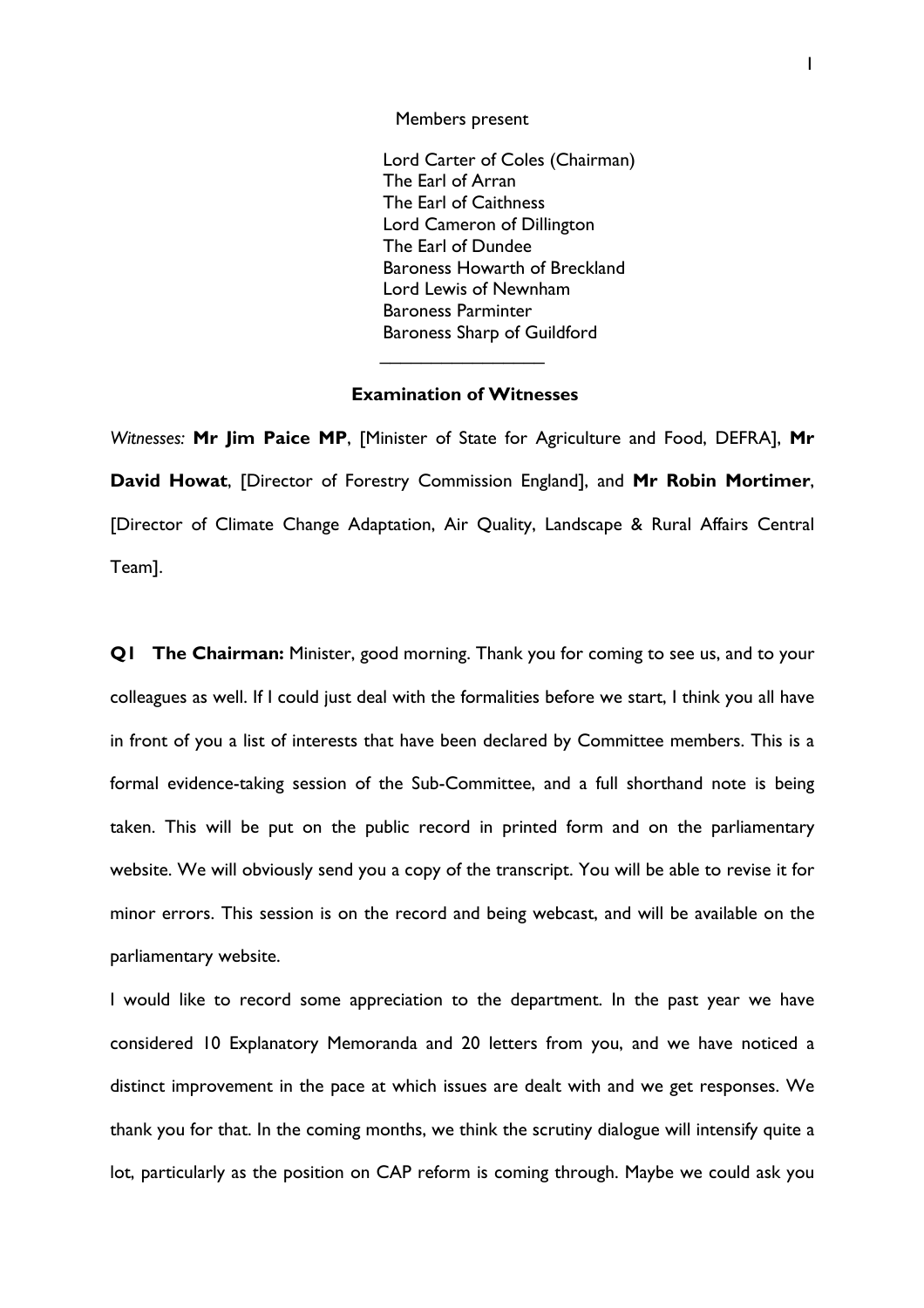to offer some general comments on the interaction between DEFRA, the EU proposals and parliamentary scrutiny, any thoughts you have on that and how useful you find it, before we go in to the more formal piece.

For the record, we have to ask you to state your name. Off we go.

*Mr Jim Paice MP*: Good morning. I am Jim Paice, MP, and I am the Minister of State for Agriculture and Food at DEFRA. On my right I have with me David Howat, the director of the Forestry Commission for England and on my left is Robin Mortimer, a member of staff at DEFRA, who is the director of climate change adaptation.

You referred just now to the CAP. Would you like me to talk about that aspect, in terms of the relationship, before we move on to forestry?

**Q2 The Chairman:** Yes, your general responsibilities; just a sense of how you see the relationship between the EU and the department moving forward in the coming years.

*Mr Jim Paice MP*: I am happy to tell the Committee that the new Government and the new team of Ministers at DEFRA feel very strongly about engagement in Europe. Both the Secretary of State and myself have had previous roles outside politics that involve working in Brussels. We have an element of experience and knowledge, and I have previously been a Minister. We are both committed to engagement as the best way of achieving what is in the British national interest rather than sitting on the sidelines. That approach seems to be very welcome in Europe, and comments to that effect are quite commonplace.

As you rightly identify, reform of the CAP will certainly take a great deal of our time over the coming two to three years. Last Thursday, the Commissioner published his proposals. They were slightly different to those that had been leaked–we believe officially leaked, but perhaps we should not go there–a month earlier. We have a meeting of the Agriculture Council next Monday, when I will be giving the UK's first perspective on that.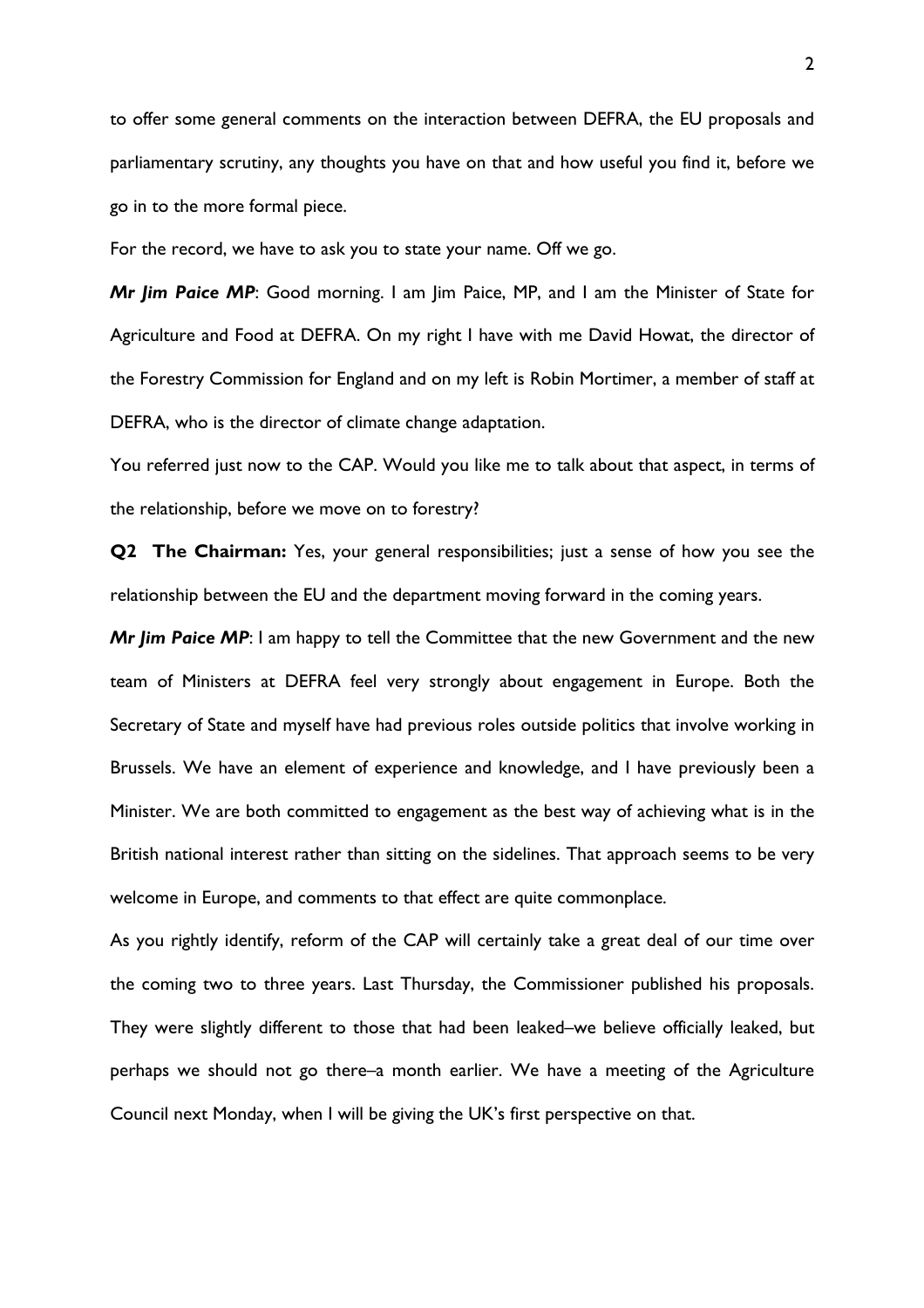In a nutshell, we do not think that it is a very ambitious reform. We do not think that it takes forward the significant step that the previous reform achieved of moving towards a market-oriented CAP. We do not think that it faces up to the changing global situation with increasing demand for food in the next few decades or the need for European industry to become ever more competitive and innovative. That is a reflection, a criticism, of it. There are more detailed issues that, perhaps, you might want to pursue at another time, but I give you that as our initial response.

**The Chairman:** Thank you very much. We will go to the questions on forestry now.

**Q3 The Earl of Caithness:** Good morning, Minister. Many of us who have been involved in woodlands have longed to see a reform of the Forestry Commission. How do you envisage the Forestry Commission being reformed, given the Public Bodies Bill? Do you see the differences for the Forestry Commission in England, Wales and Scotland, which are already apparent, growing wider?

*Mr Jim Paice MP*: The Forestry Commission is in the Public Bodies Bill to provide us with the opportunities for changes which, I am more than happy to admit, are not fully formed in our minds. But this is the opportunity to get the legislation because the Forestry Acts are very restrictive. For a start, they require the Forestry Commission to own and manage the public forest estate. They also require the creation of the advisory committees, which we think are now past the need to keep them.

I will come back in a moment to some of the thoughts we are having, but while we are working on the thought processes as to how to reform the Commission and its landholdings, it is in the Bill as an opportunity to provide the legislative base to make those changes, whatever they may, or may not, be. I hope that addresses the issue of the Bill itself. As far as the Commission is concerned, as you rightly say, there is significant devolution here. For the public forest estate, I only have responsibility for the English estate. Therefore,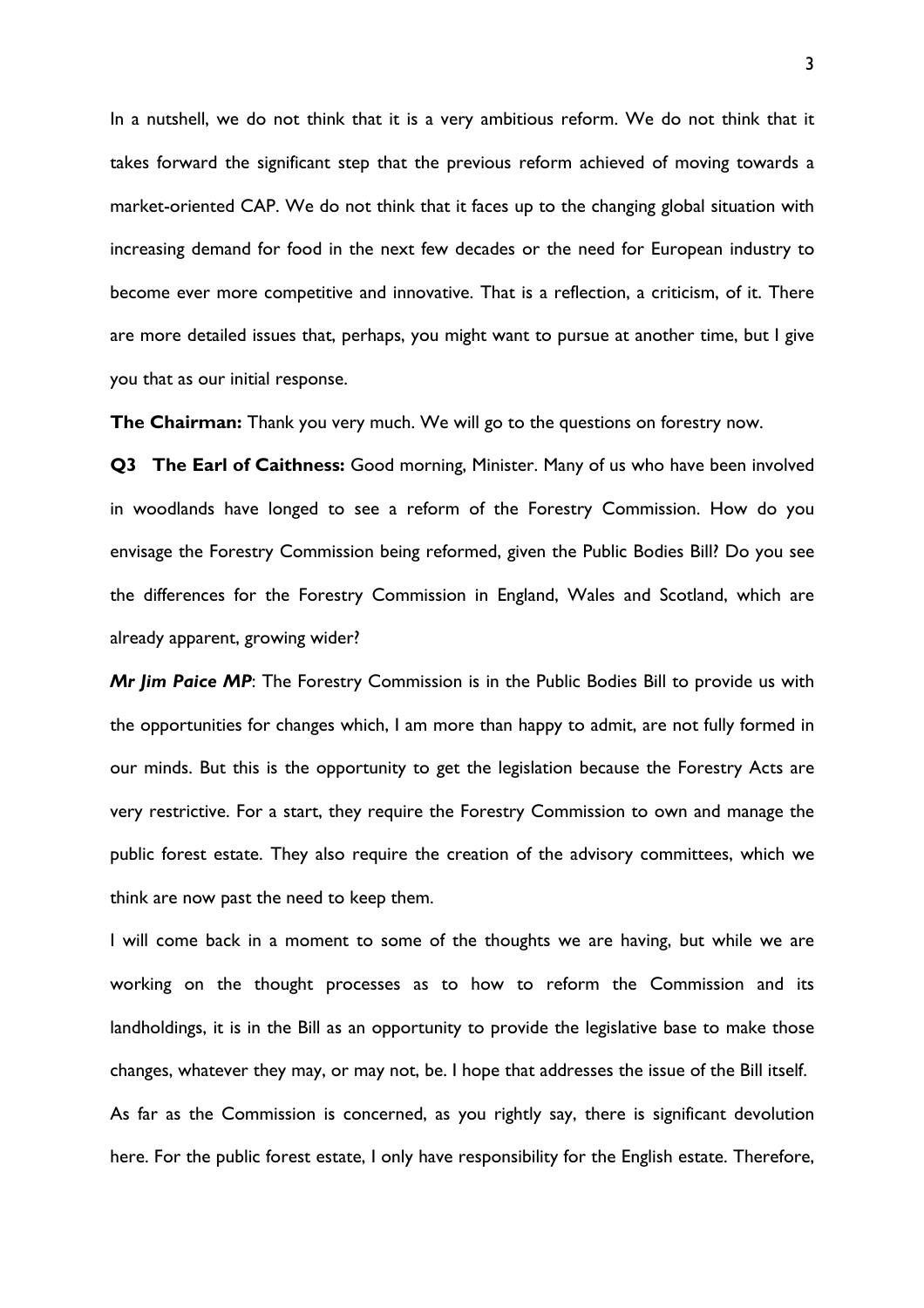any comments I or DEFRA make about disposal can only be seen in the light of the English estate. Obviously, we are in close contact with our opposite numbers in the devolved Governments. They are aware of what we are doing, but it will be up to them whether they follow suit.

On the impact on the Commission, it is clearly a matter for the Commission to adjust its staffing levels, and so on. I need to make it clear that we are not proposing to abolish the Forestry Commission or anything like that. Clearly, however, if we go down the road of significant disposals, that will have an impact in its establishment and how it goes about its work.

My overall vision is that, in England, the Commission should become much more an enabling body. I have personally had a long involvement and interest in the forestry industry. I want to see a significant increase in forested area in England. I believe that, for all the public benefit reasons that we can come back to, that needs to happen. In order to achieve that, we need to focus the Commission much more on an enabling role and move it away from managing a significant part of the forest estate in England.

We do not have any hard and fast proposals about disposals at this stage. We will be publishing a consultation document in the early part of the new year, when we intend to lay out a range of options. We will by then probably have it down to one or two favoured options, but there will be a range. Obviously, the extremes are, at one end, the total sale of the Commission list as private forestry estate to some other body such as a charitable trust, or whatever. The other extreme is a piecemeal sale over a period of time to the highest bidder of individual parcels of woodland or forest. I do not particularly want to be drawn on the rights and wrongs of any of those options at this stage, because, frankly, we are not at that stage yet.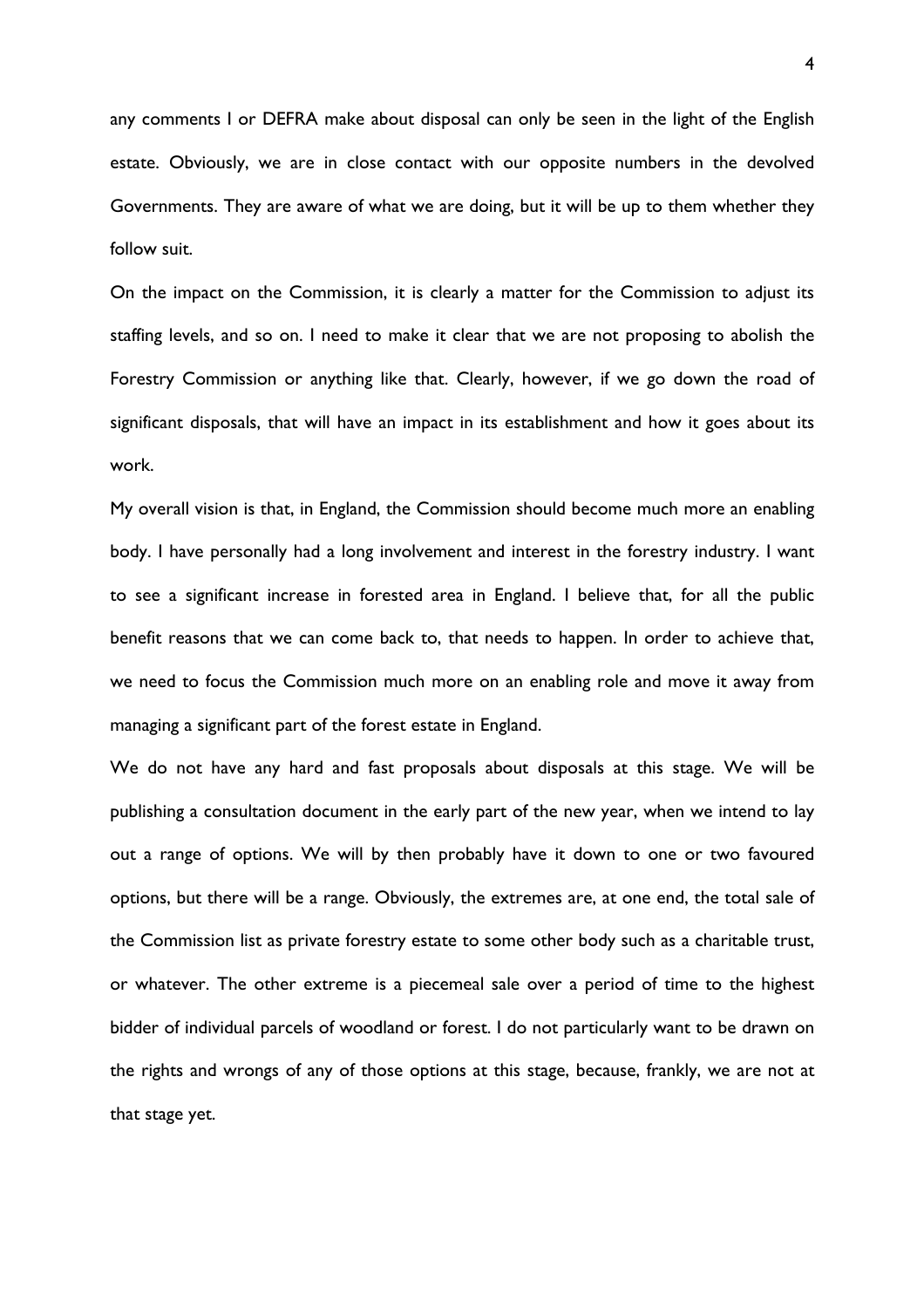**Q4 The Earl of Caithness:** Then I will not draw you. In your response to the European Commission Green Paper in March, you said that there is going to be an adaptation paper coming forward. Given the changes, do we expect to have an adaptation paper? My second supplementary is to press you a little further. One side of the Forestry Commission that is respected is the research side. What plans have you got for its future?

*Mr Jim Paice MP*: Its continuation. We have no plans to change it. Obviously, it will be part of the continuing structure of the Forestry Commission at this stage.

**The Earl of Caithness:** And what about the adaptation paper?

*Mr Jim Paice MP*: Yes, that is still coming forward.

**Q5 Lord Lewis of Newnham:** I also refer to the paper that you sent to us in July. You were considering a response to the Green Paper on the European Commission on afforestation. You listed a whole series of how things should be done. Quite a number of those would have involved the Forestry Commission, I would imagine. Have you any intention of reviewing that list, or even of reallocating its components? Perhaps you have not had an opportunity to look at it yet.

*Mr Jim Paice MP*: I need to refresh my memory. Perhaps one of my colleagues can add to this, but the bottom line is that we do not intend to make significant changes. A lot of recent public debate has surrounded my somewhat brief announcement about the disposal of the Forestry Commission. A lot of hares have been running around which, frankly, were not very well formed. Currently, however, the Forestry Commission will continue.

*Mr David Howat*: I will add a little more about adaptation, because it clearly remains a major concern for the Forestry Commission to provide research evidence and advice to forest managers about how to adapt to the uncertainties we face with climate change. That will be advice, for example, about species choice, provenance, forest felling patterns and how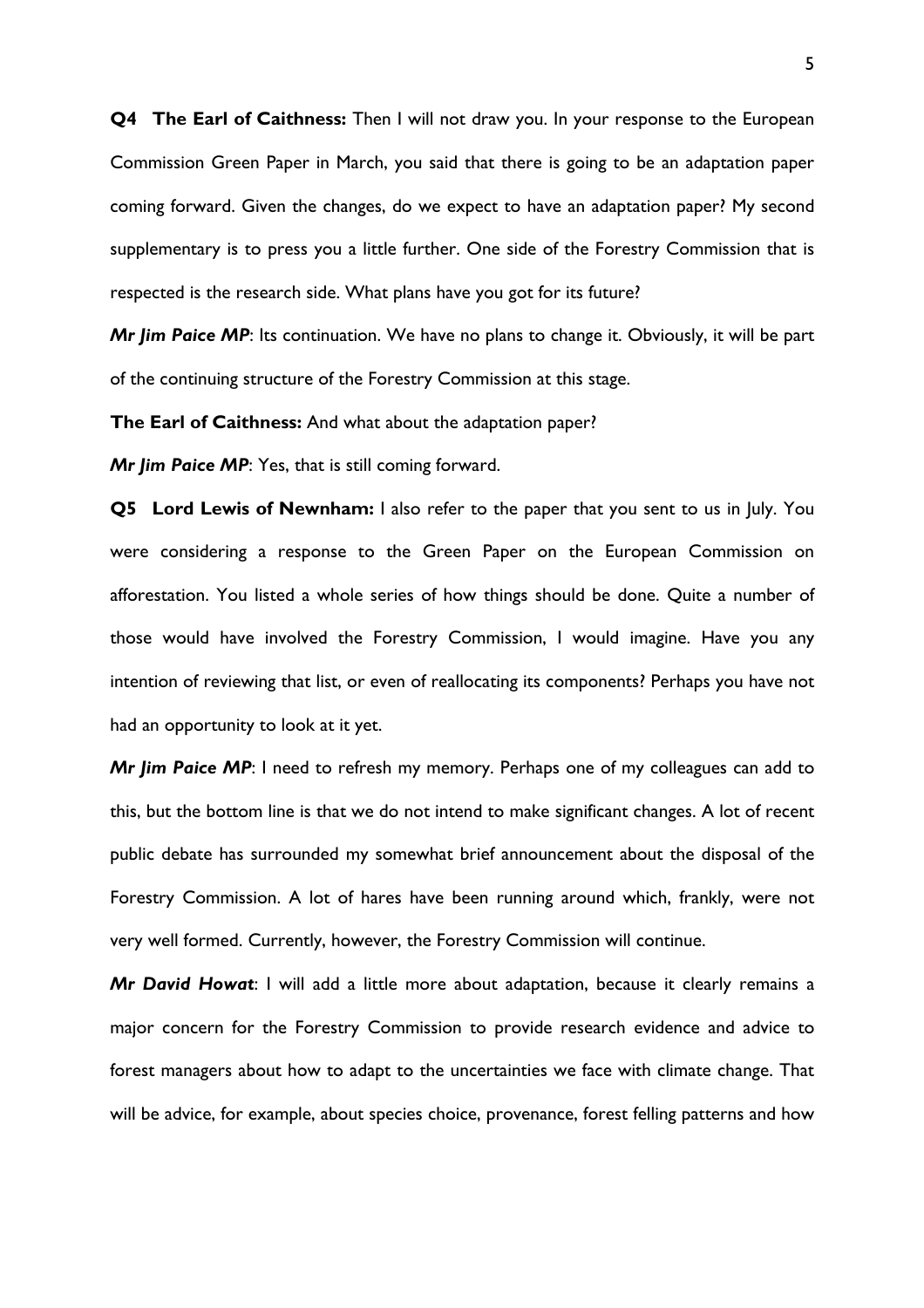we cope with the challenges of pests and diseases. Those challenges are clearly very real and pressing, and we continue to have to address them as forcibly as we can.

**Q6 Lord Cameron of Dillington:** As you know, Minister, the Public Bodies Bill is going through this House at the moment. Most of us are slightly mystified by Clauses 17 and 18 on the Forestry Commission. Reading between the lines of what you say, your present intention is to have a disposal of a part, or a considerable part, of the Forestry Commission lands. I would personally not disagree with that. I think a lot of that land would probably be better managed in private hands than public hands. However, you seem to be saying to us legislators, "We are not quite sure what we want to do with the Forestry Commission, but we want you to give us permission to do it anyway". I find that quite strange. I wonder if you have slightly firmer views as to where you are going here.

*Mr Jim Paice MP*: Yes, indeed. Part of our policy is clearly established: we wish to proceed with, to correctly use your word, very substantial disposal of public forest estate, which could go to the extent of all of it. As I said earlier, the precise detail of who it will go to and in what form is yet to be decided. However, we are committed to the principle that protecting the range of public benefits–biodiversity, access, carbon fixation–and to achieve the increasing tree cover that I seek does not necessarily require the state to own the forestry. I take this opportunity to emphasise that we have absolutely no intention of reducing any of the protections that exist. Indeed, part of the consultation will be on whether other protections will be necessary. Felling licences will still be in place. All this nonsense we have read about golf courses and holiday camps on the forest is all complete and utter bunkum. It just will not happen.

In order to have substantial disposal, we need to change the law. Our lawyers advise us that up to about 15% of the forest could be sold without risk of transgression of current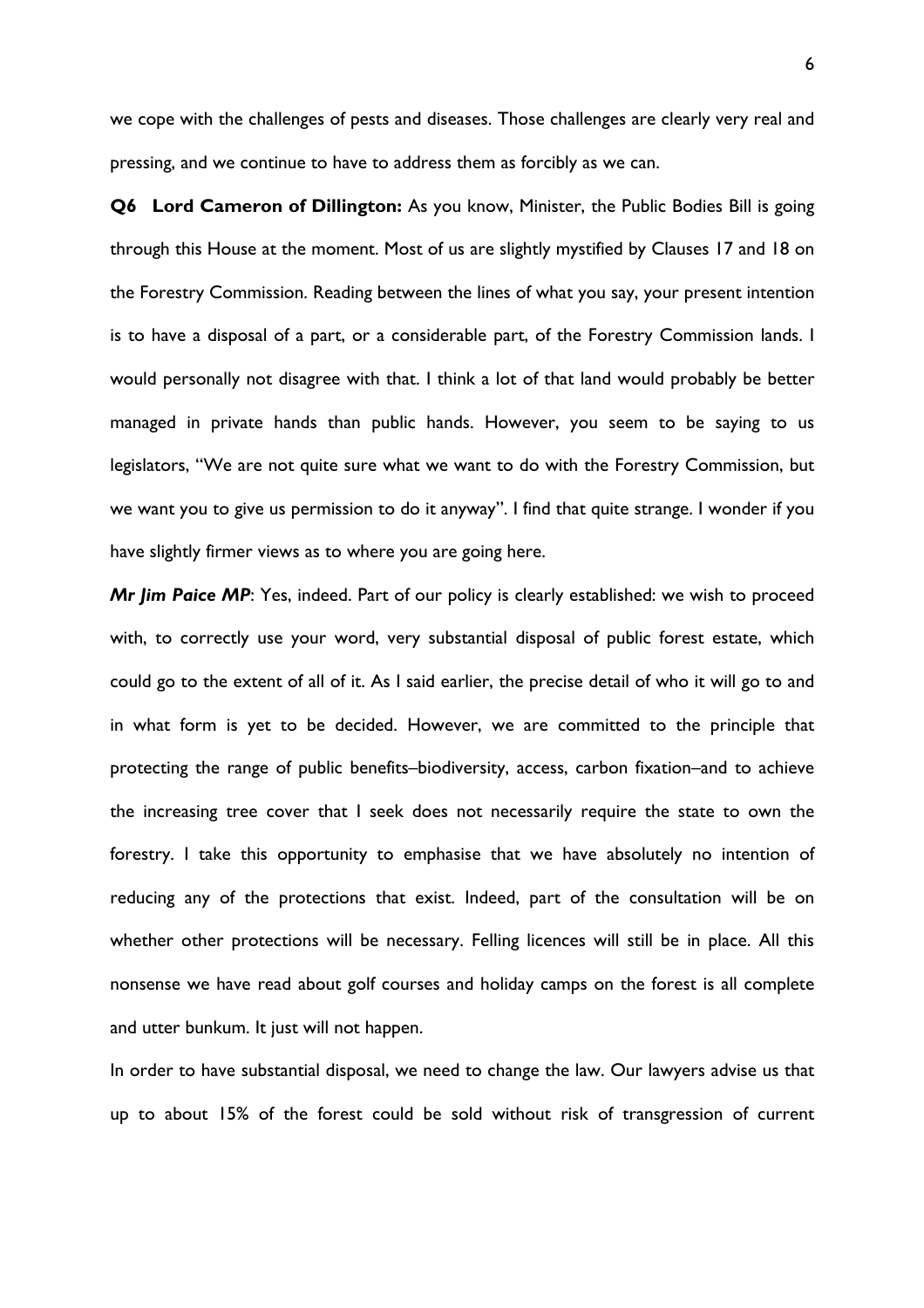legislation, which requires the Commission to own and manage the public estate. To get beyond that, we would need to change the law. That is the reason for it.

On the Commission itself, we currently have no clear proposals to change its structure. Obviously, it will slim down if we dispose of the estate, and focus, as I said, more on being an enabling organisation and on its regulatory and research roles. At this stage, we have no clear ambition to change it beyond that.

**Q7 Lord Cameron of Dillington:** However, the powers you are looking for in the Bill go considerably beyond the right to sell. That is why I find it slightly difficult to know how to vote, as it were.

*Mr Jim Paice MP*: I am sure that you will not be short of advice. That is perfectly fair comment, but the real political situation, as you will appreciate, is that opportunities for legislation do not come very often. This vehicle is important in order to create that opportunity. Obviously, if we come forward with proposals to change the Commission at a later date, there will clearly be opportunities for debate. There may well need to be secondary legislation, or whatever. I cannot forecast that, but I am certainly not seeking to avoid any debate on any proposals. However, the current proposition is mainly to do with land disposal.

**Q8 The Earl of Arran:** Following on from Lord Cameron's question, in the event of the disposal of some of the Forestry Commission land, do you have any worry about foreign purchases?

*Mr Jim Paice MP*: I have worries about two or three potential aspects of disposal, which we are looking at very carefully. Foreign purchases are one, although I not think that they are automatically necessarily bad. Indeed, we could not prevent them under EU law. I am much more concerned about the possibility of established forest being bought by energy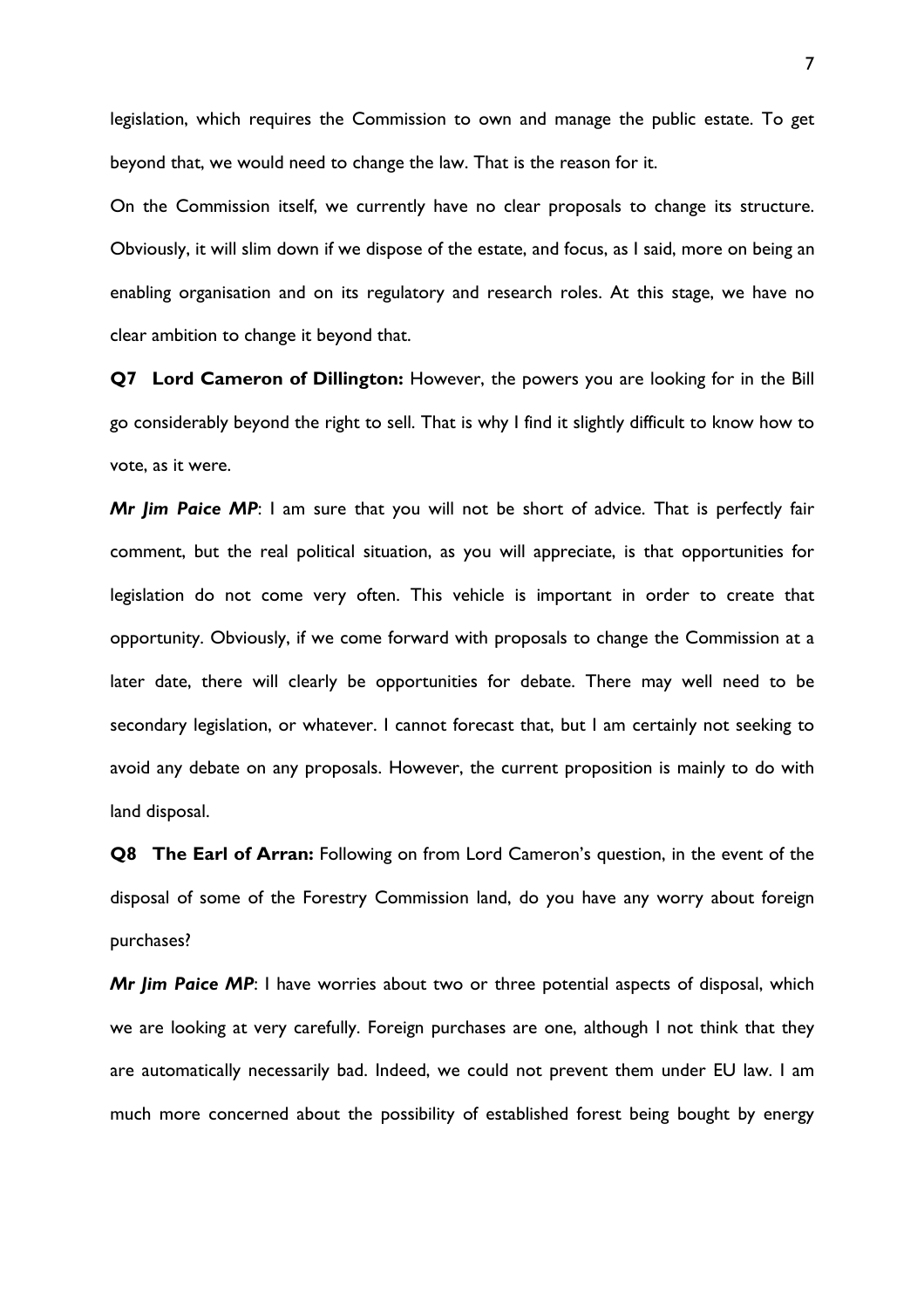companies who would proceed to chip it all for energy recovery. That is not, in my view, a very good use of prime timber. We will need to look at how we prevent that.

The other aspect that concerns me is the point made by the British processing sector, mainly the saw mills, whereby, although the Forestry Commission has only 18% of English forest land, it comprises the vast bulk of their raw material. They have long-term contracts of supply, and it enables them to continue to process in good times and bad, when, perhaps, the private sector might stop felling when prices are low. I am very conscious that there are issues in our proposals that we are looking to address.

**Q9 Baroness Howarth of Breckland:** I think that the Minister has answered the question I was going to ask. You have already reached the policy on sales, but there may be very strong contra-indications. Before we get into the debate about some of those contraindications, I was wondering how firm that was in taking you forward before you have had any consultation or looked at the details. One of the values of parliamentary legislation being gone through in detail by the House of Lords is that those details are usually teased out. The reason that some of us are concerned about the present Bill is that that might not happen if the Secretary of State can agree something without a debate.

*Mr Jim Paice MP*: I can assure you that, having previously been a Minister as well as having spent a long time in the House of Commons, I am very much aware of your Lordships' House's ability to tease out issues that have perhaps not been teased out elsewhere. I am certainly not trying to resist that in any way.

The decision to move towards substantial, large-scale disposal of the forestry estate is based on a number of issues. First, there has been, as some of your Lordships have already implied, a view from some sectors that the Forestry Commission need not be owning all the public forestry estate. Secondly–and I am not going to avoid the issue–there is a need for capital receipts. It is a very substantial sum of public investment. Thirdly, we genuinely feel, and I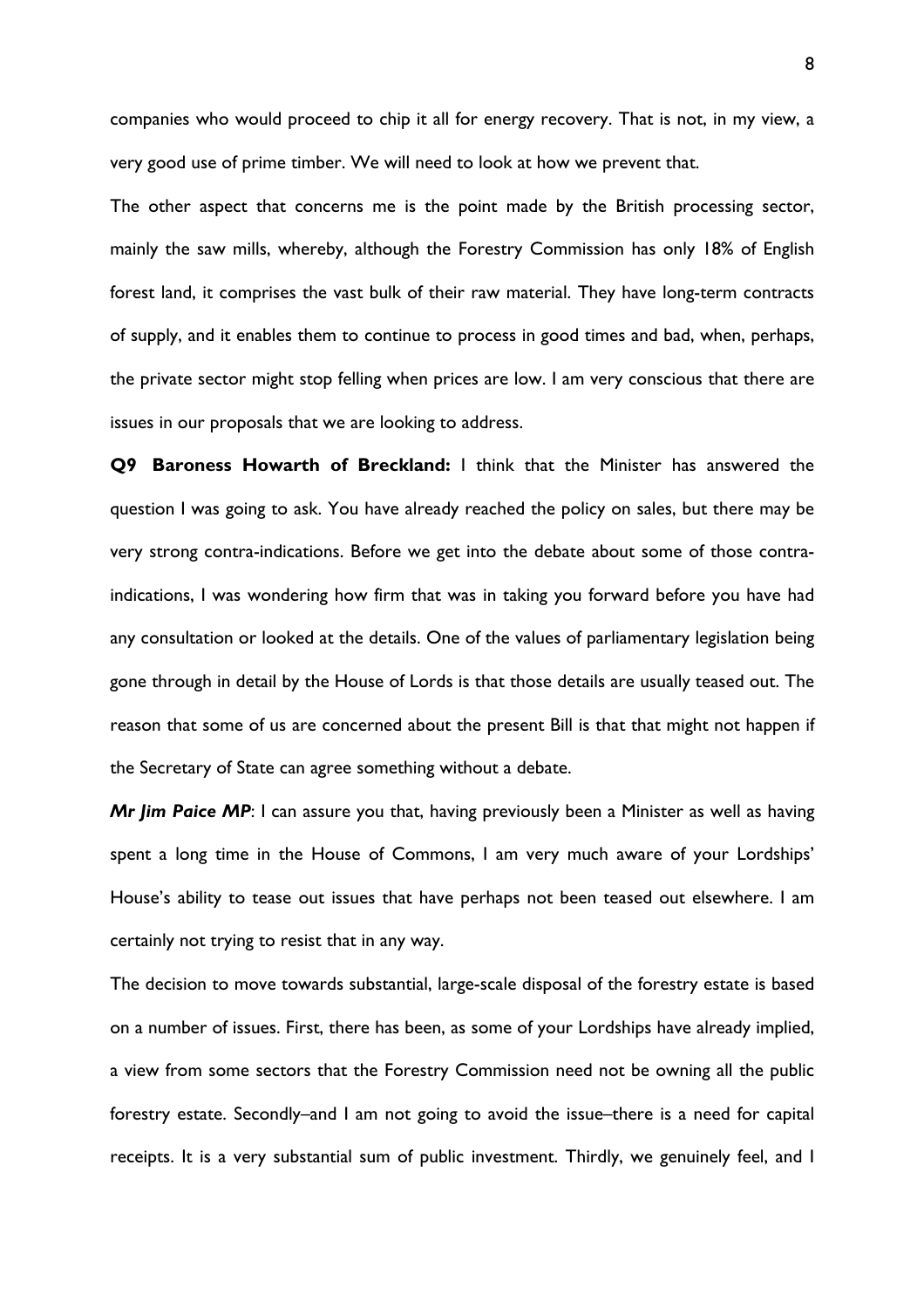feel very strongly, that it is nonsense to believe that the huge public benefits can only somehow be achieved under state ownership. We have some first class woodland charities–I name but one in the Woodland Trust, but there are others, particularly active in Scotland– who own large tracts of English woodland and manage it in a way that is just as good, and I would argue probably better, than the Forestry Commission. There is the concept of local community ownership for local woodlands. There is of course a huge interest in the private sector for amenity woodlands. We have seen over the past few years that a lot of small woodlands have been bought by private individuals who want to own prime, commonly semi-ancient, woodland of their own.

However, all the protections remain in place. We are not going to lose any woodland cover through any of these proposals.

**Q10 Baroness Sharp of Guildford:** As I think you know, we took evidence when we did this inquiry from Professor Sir David Read, and were much influenced by his report. How far do you expect that the reformed Forestry Commission would be in a position to commission a report from someone like Sir David Read in the same way? That report was commissioned by the Forestry Commission rather than the Government, yet it has had considerable repercussions in government thinking.

*Mr Jim Paice MP*: Absolutely. I entirely agree with you that it is a very substantial and valuable report. There is no reason at all why the Forestry Commission could not commission a similar report at some stage in the future.

**Q11 Baroness Parminter:** I am encouraged that you have restated again today that you want to see an increase in forest cover in the British Isles. As Baroness Sharp has said, we were forcefully made aware of the strong case for an increase by Sir David Read, who argued for increases from where we are at the moment of 12%, or up to 16%. Do you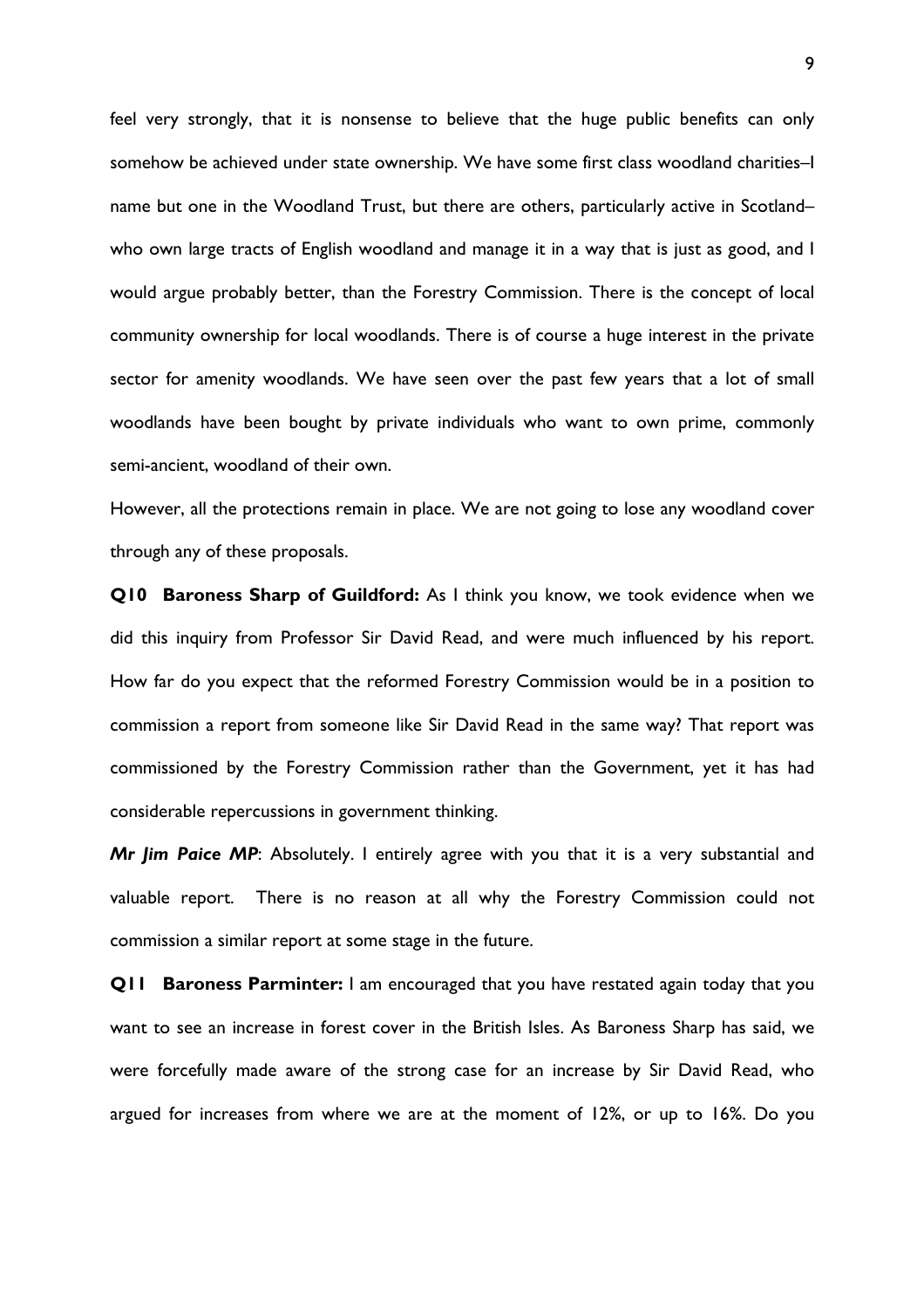support that recommendation? If so, do you see your plans for a new forestry strategy contributing towards that?

*Mr Jim Paice MP*: I would be rash to say that I support the recommendation, because somebody will construe that as a commitment to achieve it. Anybody would accept that it is a very high aspiration. That is a UK figure; I understand that Scotland is likely to make a commitment to a substantial proportion of it. I do not want to put figures in their mouths but, if they do, that would reduce the pressure on us. However, I stand by my earlier comments: I want to see a significant extension of forestry and woodland planting in this country. I certainly see the Forestry Commission as taking a greater enabling role in that.

To expand on how that might happen, feeding directly back to the Read report, it is to find a way of incorporating the carbon-fixing capacity, which was Read's objective, into the marketplace. Most woodland today has been planted with the aid of public grants. We envisage that continuing, subject to future reform of the CAP, but we need more. It is unrealistic to expect that to come from the public sector. If we can find a way of ensuring that the commercial world is able to use its contribution to forestry policy and planting as a way of getting its carbon offsets in one way or another–whether for social corporate responsibility reasons or any others–that would clearly help a lot.

The forestry industry is in the process of establishing its carbon policy guidelines. A code will be produced to enable all this to happen. I am at risk of getting on to my hobby horse here. Forgive me, but I feel so strongly that we have to get people to realise that timber, in whatever form–including the desks we are all sitting at now–is carbon. Planting more trees and harvesting them sustainably, using that timber in furniture, construction and things like that, is fixing carbon and taking it out of the atmosphere. If we can build that bridge between how we use timber and that carbon-fixing ability, and build a market relationship that feeds back to the planting, that will be the spur to the increased planting that I want to see.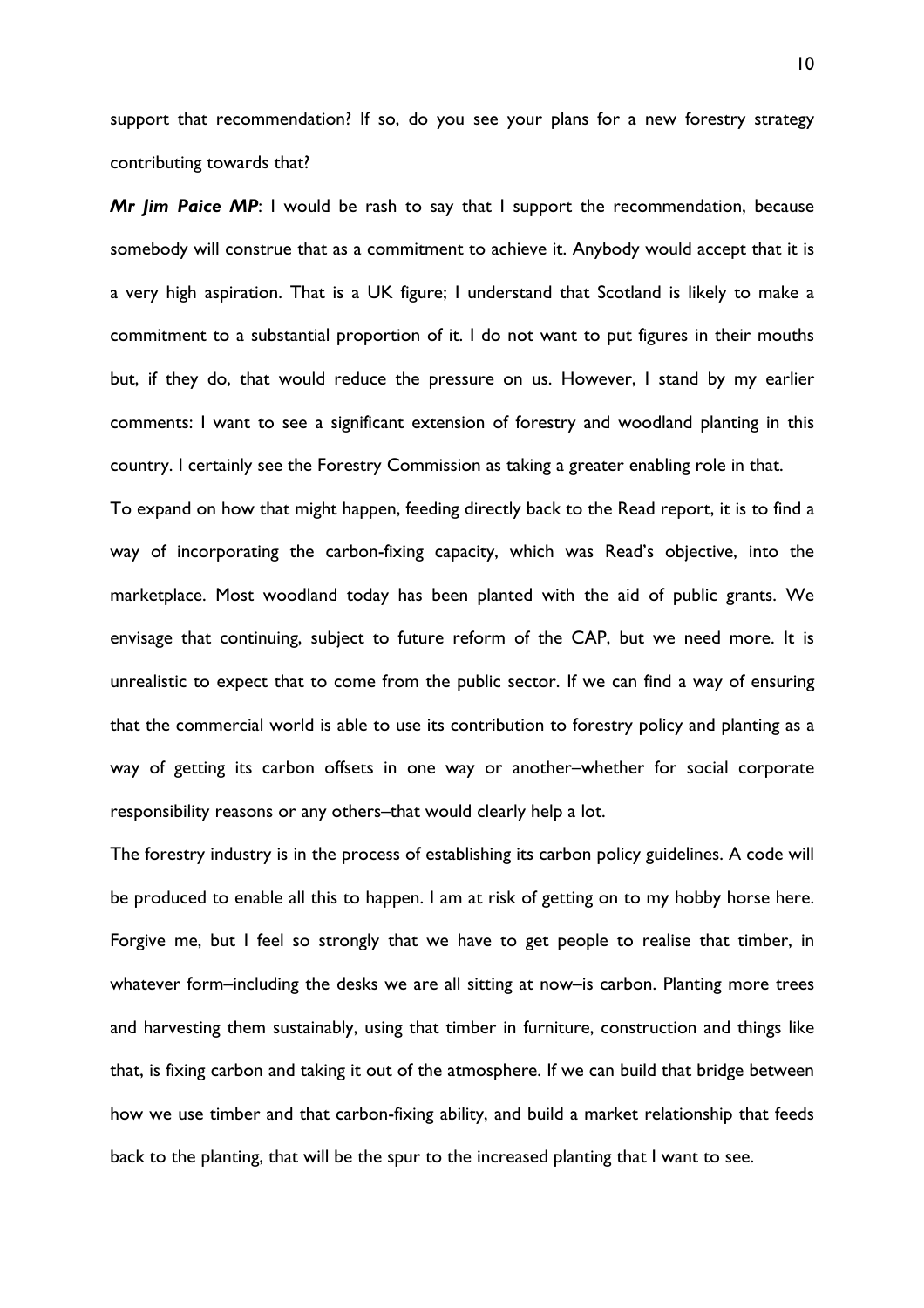**Q12 Baroness Parminter:** On this issue of increasing woodland cover and the sale of the Forestry Commission land, I think you said it could go to all the land being sold off. In the EFRA committee last week, the Secretary of State seemed to suggest that the asset sales from that sell-off would be retained by DEFRA. Will that money be ring-fenced to ensure that we have the right woodland cover in the right places in future?

*Mr Jim Paice MP*: Our arrangement with the Treasury, as the Secretary of State told the EFRA Select Committee, is that we can, over the period of this four-year spending review, keep up to £100 million of income from assets–not necessarily forestry assets, all DEFRA assets–with a possible 20% add-on to that.

Within DEFRA, I am afraid that the answer is negative. I cannot say that it will all go back into forestry. It would be an incredibly large sum of money to put into forestry. You will appreciate that things like flood prevention, in particular, are also huge capital drains on the public purse. Some would have to go into that.

Perhaps I should also add that we have already seen for a number of years the Forestry Commission selling some assets, some forestry, each year, partially to fund deficits. We want to move away from that. The plan is that that will have stopped by the end of the four years, and sales of forestry will not be designed simply to fill a hole in their income and expenditure accounts.

**Q13 The Earl of Caithness:** To follow up on what the noble Baroness said, there is a clash between having a productive forest and one that is full of amenity and biodiversity. That has been a cause of productive forestry in Scotland having gone downhill so fast over the past five years. Given that the British are currently, by and large, not very good at managing mixed forestry, let alone a mixed, uneven aged forestry, how are you going to balance these two conflicts? Unless a woodland is going to make a profit, the state will have to subsidise it more and more. Yet we want biodiversity.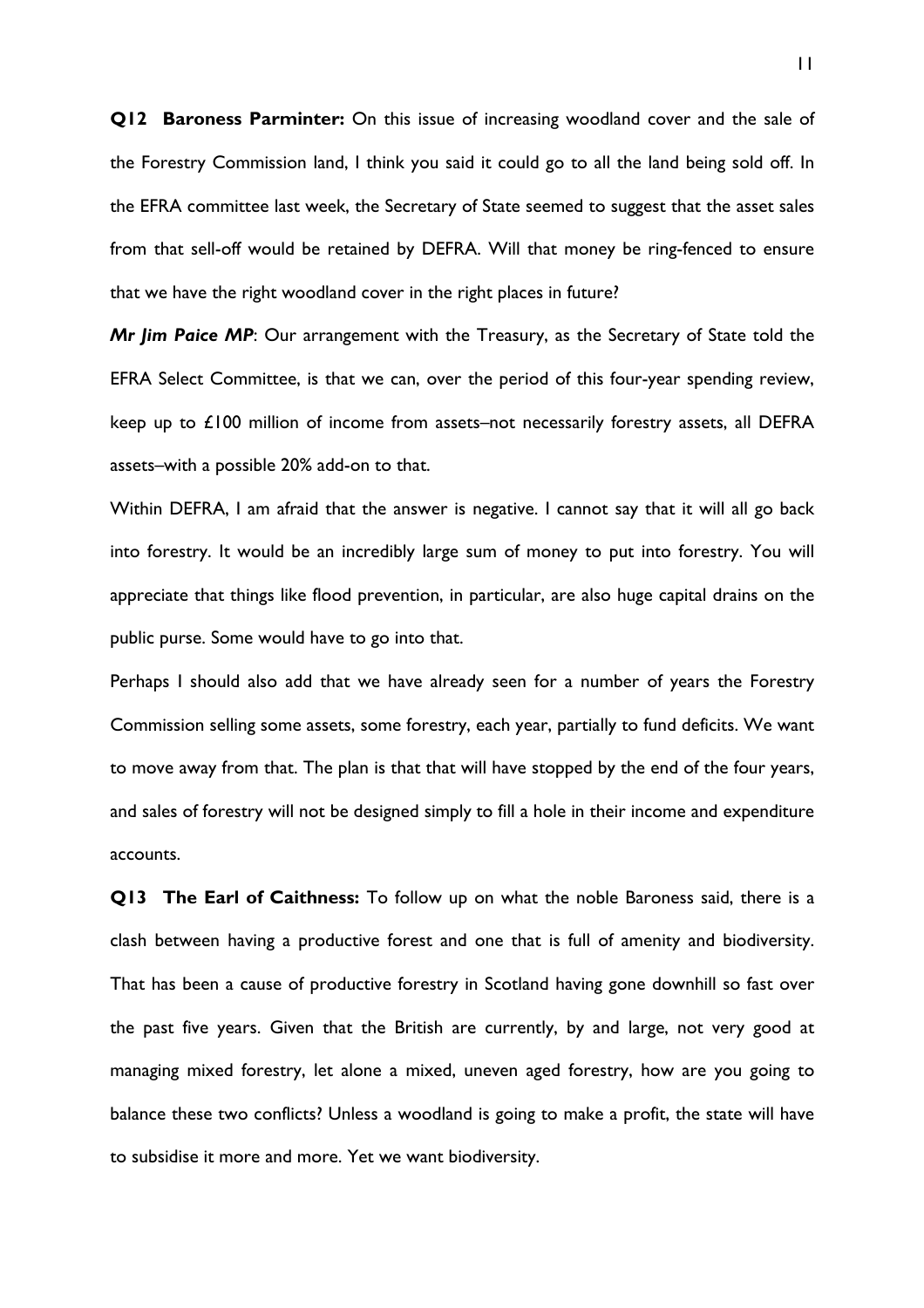*Mr Jim Paice MP*: I am not sure that I fully accept that modern forestry practice has to choose between biodiversity and commerciality. I hesitate to tread on Scottish territory because my remit obviously does not cover Scotland, although I have a close personal interest in and some knowledge of Scottish forestry. However, the old days when we had blanket sitka forestation were clearly bad for biodiversity; that is a no-brainer. If you look at how modern the planting of today's forests is, with more mixed species, much more woodland edge and much more relevance to soil types, water courses and things, you will see that biodiversity is much more enshrined in the management approach. Certainly, I have seen forests in the south of Scotland where those approaches have been much more constructive. So I am not sure that that conflict exists in today's forestry practices.

I entirely agree with you about the commerciality imperative. I have been quite critical of the previous Government because they completely lost sight of that. As I said earlier, that is one reason why the Forestry Commission has been selling forests to balance the books. It slightly lost focus on that. I have made a number of speeches over the years in which I have said that we must understand that commercial forestry is what pays for all the other benefits. We have to get the whole lot into perspective. We have to persuade the general public that a tree is just a very aged plant that, like any other plant, comes to the end of its life. That is the point at which you harvest it, hopefully use it sustainably, and replace it.

**Q14 Baroness Sharp of Guildford:** You talked earlier about the need for a commercial imperative, and the need for a public understanding that timber fixes carbon. Do you envisage that there should be carbon credits within the ETS scheme or something like that?

*Mr Jim Paice MP*: That is really a DECC issue. My colleagues in DECC are looking at the issue of carbon credits and how it can be brought into play. I am afraid that I am not very familiar with the detail of their thought processes, but I know that they are looking at it.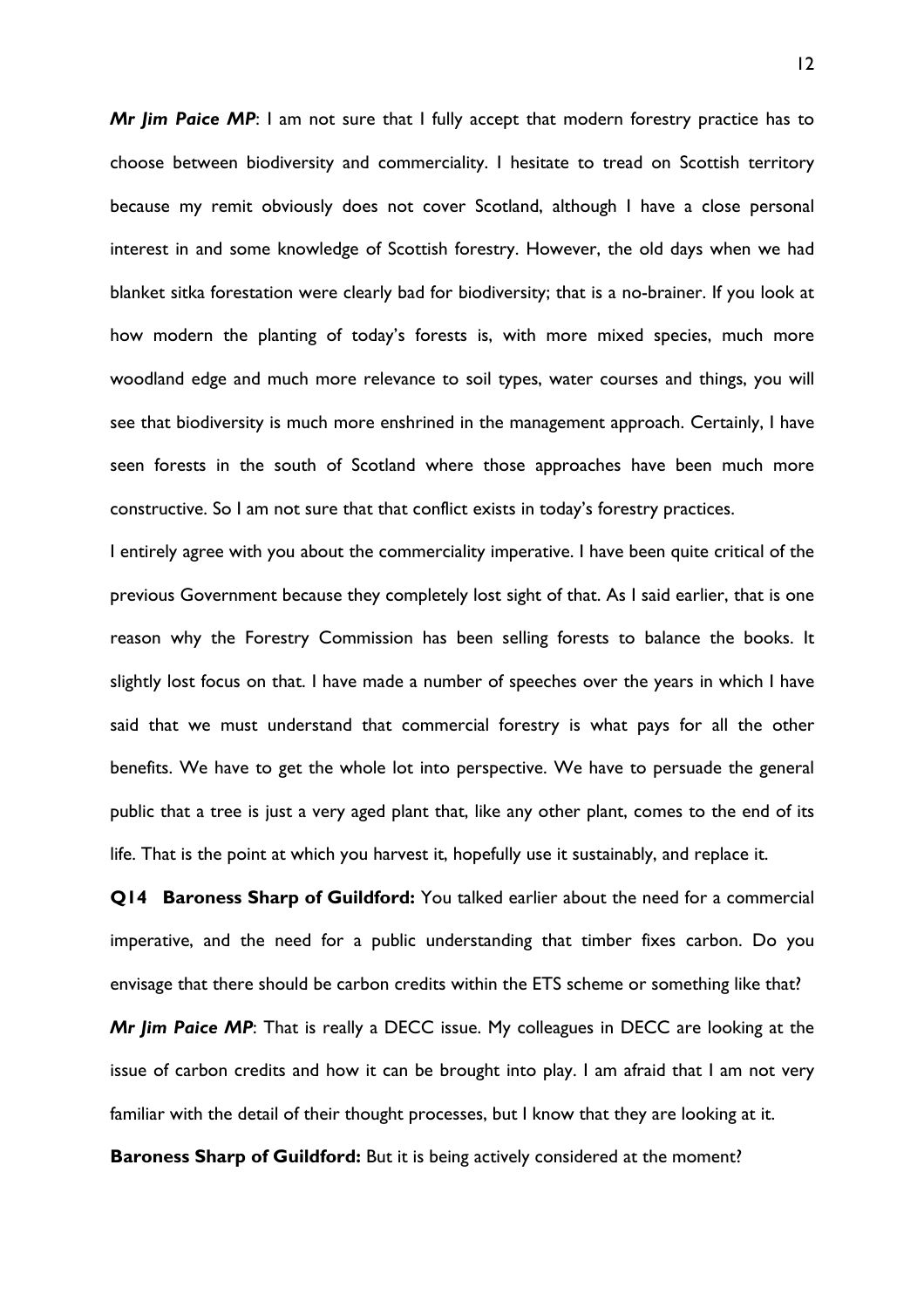#### *Mr Jim Paice MP*: Yes.

**Q15 Lord Lewis of Newnham:** If we go back to the Read report, one of its other features is that it shows that, since the mid-1980s, there has been a decrease in forestation. Read asks for the slope of the line, as it were, to be changed from a negative to a positive direction. How do you envisage this being accomplished? Carbon credits are important. If a farmer plants forests instead of other land use, it moves from Pillar 1 to Pillar 2. Things of this nature are all against the encouragement of increasing forestation in this country. Yet we are importing more than 20 million tonnes of wood a year. We are only producing the equivalent of 10 million tonnes. As you rightly say, the manufacturing industry is very sensitive to this.

This brings me on to the point that importation brings with it the possibility of some form of pest. This is another feature that worries one about the present forestation situation.

*Mr Jim Paice MP*: I agree with every comment you have made. If we are absolutely, brutally honest–and I speak as a Conservative Minister–you can trace the decline in planting back to the 1988 Budget that changed the tax relief basis. That is the reality of it, whether we like it or not. I am not necessarily saying that that tax change was wrong, because it was quite clearly being highly abused beforehand. The Earl's home area was one example of where it was clearly being used for the wrong purposes.

That was where it started and it has continued, partly because there have not been sufficient public resources going into planting and replanting grants, but also because there are a number of other constraints. One is regulatory. I announced at the International Forestry Exhibition in September that I would be setting up–and I am just about to announce the creation of–a deregulatory task force along the lines of the one I have already set up for agriculture and food to look at the forestry industry and, not just whether they are necessary, but how much more sensitively the rules and regulations can be applied. For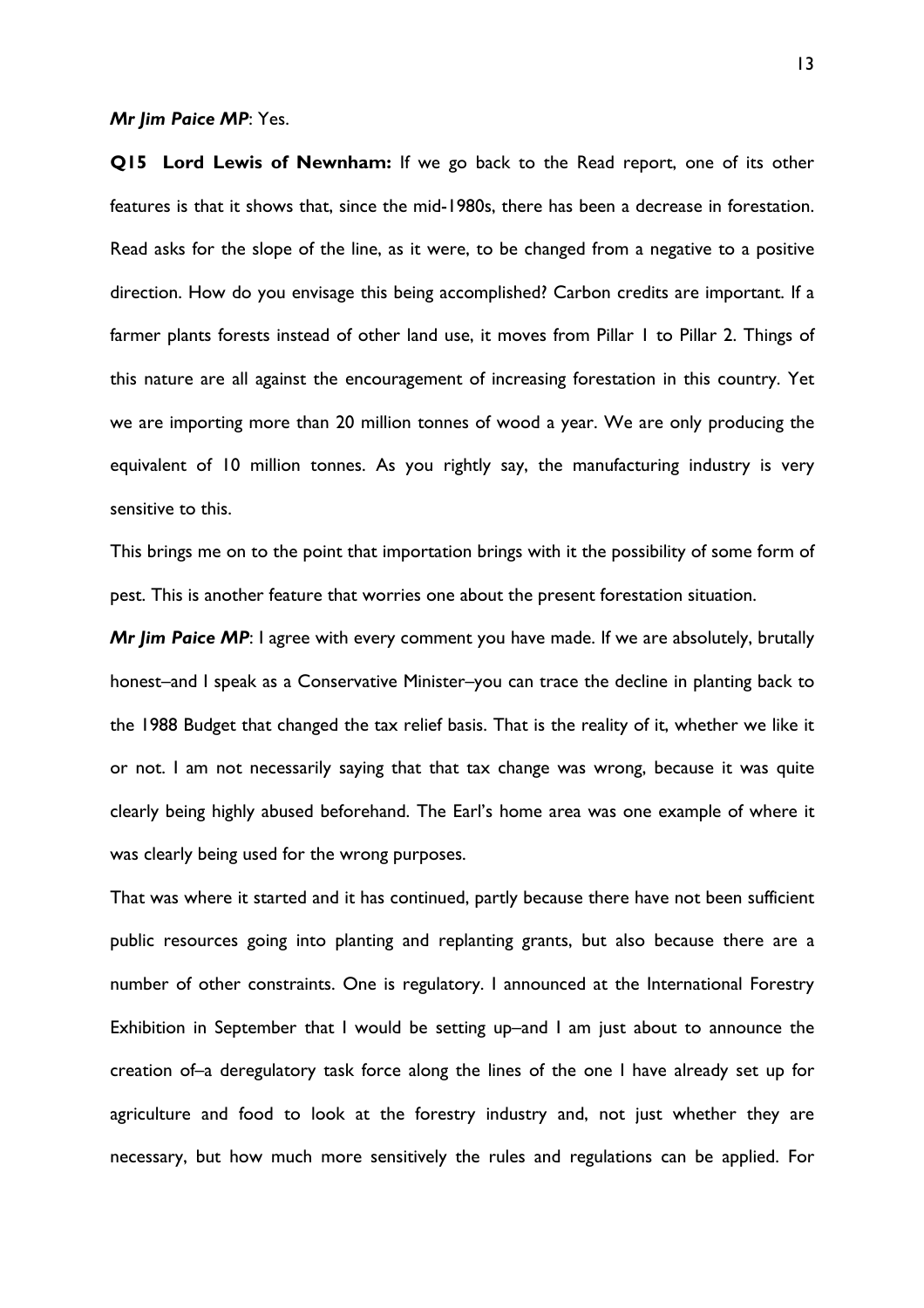example, there is the concept of earned recognition. I do not want this to be quoted as a hard policy because it will have to come from the task force, but I have suggested that if, for example, your woodland is accredited by the Forestry Stewardship Council, perhaps that could relieve you of a number of other regulatory burdens. Clearly, that accreditation covers the whole thing, including felling licences, for example. That is just one option.

I also feel very strongly, as I mentioned earlier, that the carbon-fixing properties provide us with an opportunity to introduce another finance income stream into forestry. It is a question of how we can achieve that. As I mentioned earlier, work is well under way, and we are producing a code to help on that.

I fully accept that there are issues to do with taxation today, which are clearly above my pay grade, the issue of the CAP and, as you rightly say, Pillars 1 and 2. That is in the lap of the next three or four years of discussion at European level. But I readily accept all the points that you make. In as much as they are within my responsibility and ability, I am trying to address them.

**Q16 The Earl of Dundee:** Minister, on improving land management for carbon sequestration, which targets should we aim to achieve? What, therefore, do you think needs to be done in the forests themselves?

*Mr Jim Paice MP*: We have got a range of targets. Obviously, we have got our Kyoto commitments. In the context of forestry, that creates a little hiatus, I suppose. The point I have just been talking about, our own carbon fixation in our own forests, is not allowed to be included in Kyoto, which is a shame in my view. That cannot be harnessed in that respect. Kyoto is clearly the big one. Obviously, we have got other targets from other international agreements and, indeed, our European commitments.

Perhaps I do not quite understand your question but I am not sure which specific target you have in mind.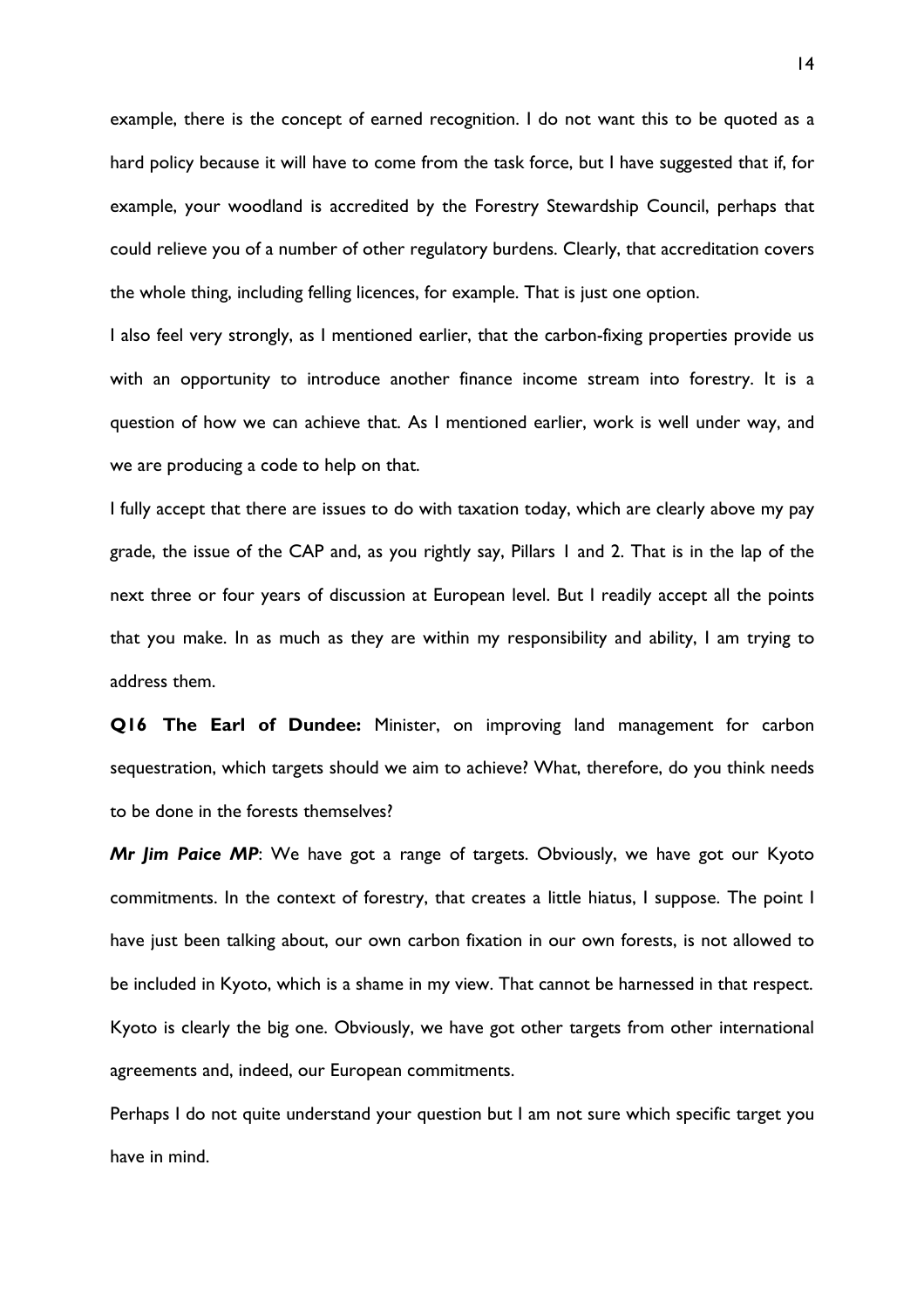**Q17 The Earl of Dundee:** The drift of my question was rather more that, given that there are targets, let us assume that, as custodians, the private sector will deliver and meet them. In the first place, which range of incentives do you think might work best to encourage the private sector to take on Forestry Commission land?

*Mr Jim Paice MP*: First, all the inquiries I have made suggest that there is ample interest in the private sector to take it on. For a long while, I laboured under the impression that, like the previous Government's gold sales, if you unloaded them all at once you would end up with a seriously devalued price. I have been disabused of that by a number of different forestry investment operations. They think that it would be possible, if we chose to go down that route, to dispose of the whole thing at a sensible market price. But, as I said, we have not necessarily chosen that route.

On encouraging the private sector not just to undertake ownership of the current forestry estate but to undertake its extension, to which several of your Lordships have referred, I go back to the various stimuli that I have just referred to: the carbon fixation, the current inheritance tax relief, which is still a significant driver, and what more we can do in terms of deregulation and the current grant arrangements.

**Q18 The Earl of Dundee:** On the balance of financial incentives to the private sector, presumably you would weight that more in favour of grants than in fiscal discounts or incentives?

*Mr Jim Paice MP*: Obviously, tax is not my department's responsibility, so I certainly cannot be drawn on that subject. If any forest ceases to be part of the public forest estate, and goes into the private, charitable or commercial sector, it will then be eligible under our conventional grants systems. At that point, that assistance, that eligibility for planting grants and so on, would be available.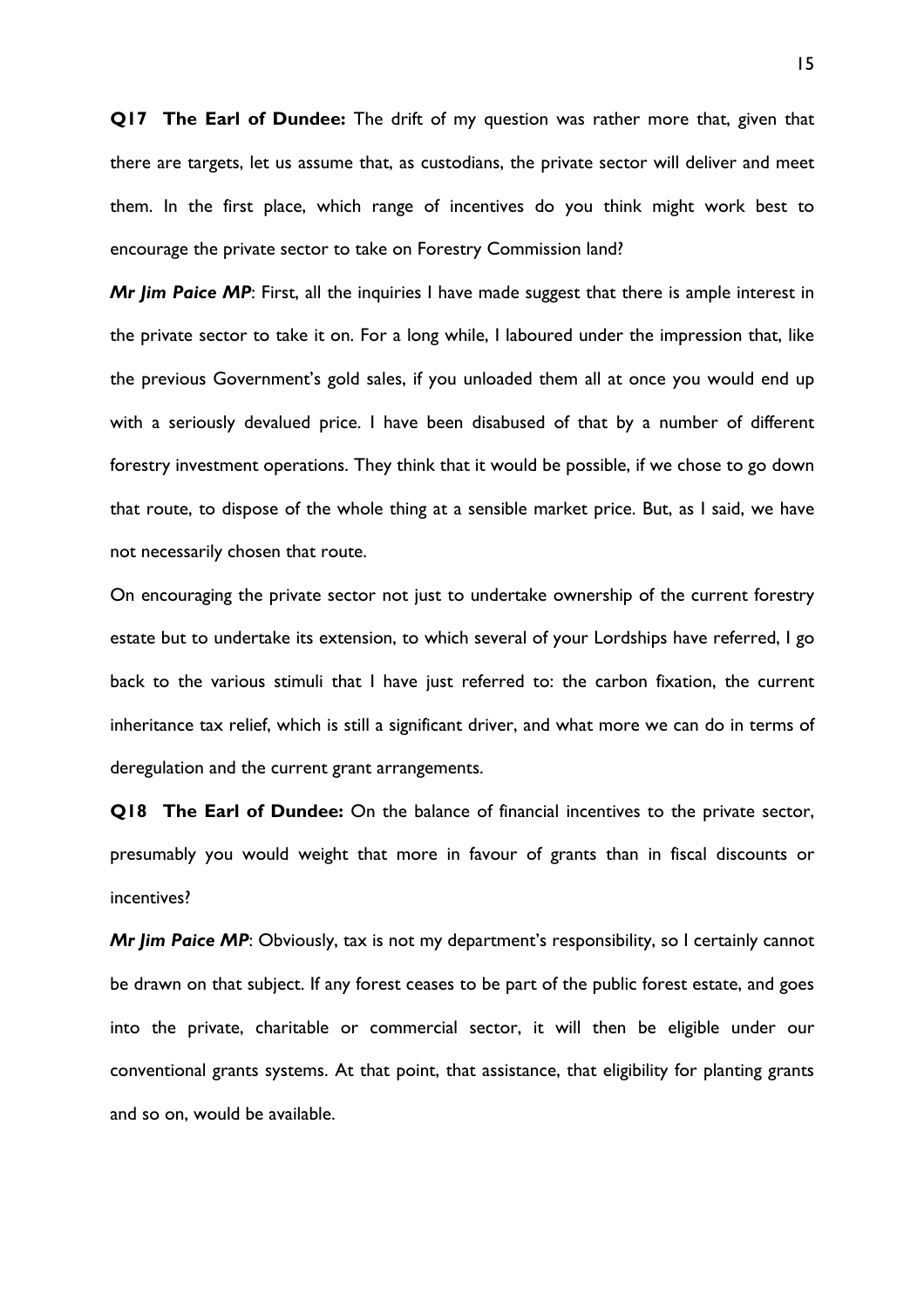**Q19 Baroness Howarth of Breckland:** Following up something you said earlier on this which I do not have clear in my mind, you mentioned a number of issues that were of concern to you; for example, energy companies buying large parts of forests and chipping in order to gain energy. There were one or two other issues that you were passionately concerned about. If there is a lot of interest, are you sure that you will able to avoid those kinds of traps and difficulties to those who are going to buy, particularly in the light of your wish to reduce regulation?

*Mr Jim Paice MP*: It would be a brave politician who guaranteed anything, but we are determined to do our very best to retain that protection. The chipping issue, which I genuinely feel is a concern, can be addressed. We are in discussion with DECC, who set the various incentives, both the feed-in tariff and renewable obligations certificates, which are driving the demand for woodchip.

We have already got into the somewhat nonsensical situation that, if all the biomass systems were built, they would surpass the UK's capacity to produce the chip. Clearly, something is going to have to give somewhere. I have already made representations to my colleagues that we need to review those incentives to make sure that they do not have overall negative consequences for the environment. I am all for woodchip and biomass incentives but, as far as I am concerned, you chip timber at the end of its useful life, not instead of it.

**Baroness Howarth of Breckland:** I should say that I live in Thetford forest if I have to declare an interest.

*Mr Jim Paice MP*: I guessed you did from your title. It is not far from where I live. I have no intention of seeing Thetford chipped.

**Q20 The Earl of Arran:** Minister, to the best of your knowledge, are there greater financial incentives to plant private forestry across other member states than currently exist in this country?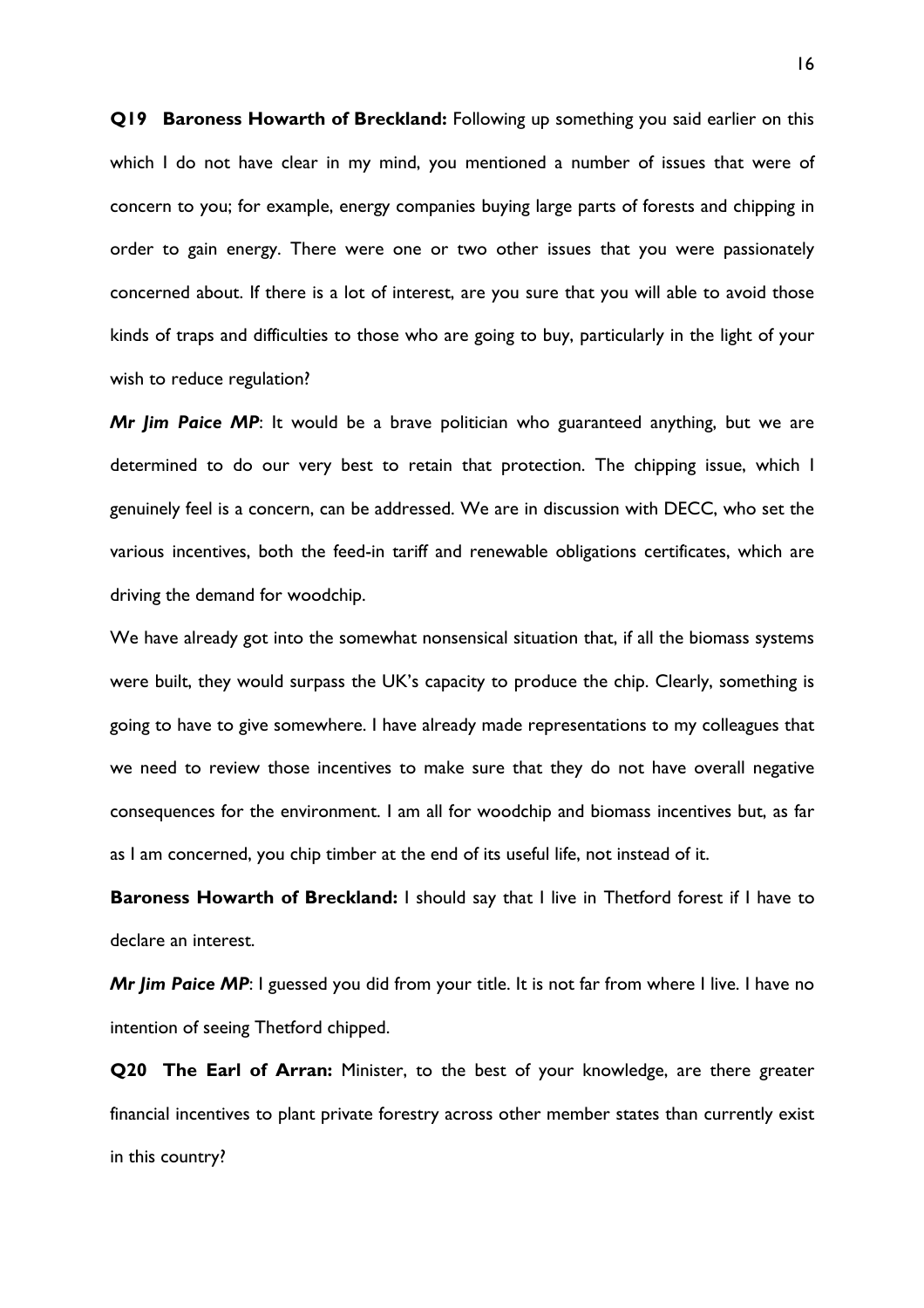*Mr Jim Paice MP*: One of my colleagues is in a better position to answer that.

*Mr David Howat*: It is always very difficult to compare different countries because there are so many different circumstances, but I would say that we currently have got a reasonably good regime for supporting the private sector in England.

**The Earl of Arran:** Is that with knowledge of what other countries do?

*Mr David Howat*: I have got a reasonably general knowledge of other countries. In general terms, and I am sure that there are exceptions, I would say that what we offer is reasonably comparable.

**Q21 The Chairman:** That leads us on to the next question, Minister. When we responded to the European Commission's Green Paper we recommended that work was done to look at the financing incentives available across the rest of the EU. From your colleague's response, it seems that that has been done. You referred to the EU's ad hoc working group on climate change and forestry, co-ordinated by the Forestry Commission. We would like to understand what the key findings of that report were, and what our response to those lessons was. Are you able to comment on that?

*Mr David Howat*: The benefit of working with other European partners is that we are sharing knowledge and expertise. I do not think that there are any particular surprises there. It comes back to some of the adaptation issues I was talking about earlier: thinking about species choice, provenance, concerns about pests and diseases, issues of forest structure and so on. For example, we have been working with our European partners on research on pests and diseases. There are enormous benefits to be gained by sharing experience and expertise.

**Q22 The Chairman:** I see. In some of the evidence we got, we were struck by the clear existence of very good incentives in some countries. The Minister referred to the 1988 changes and the availability of sideways relief to get people to invest in forests.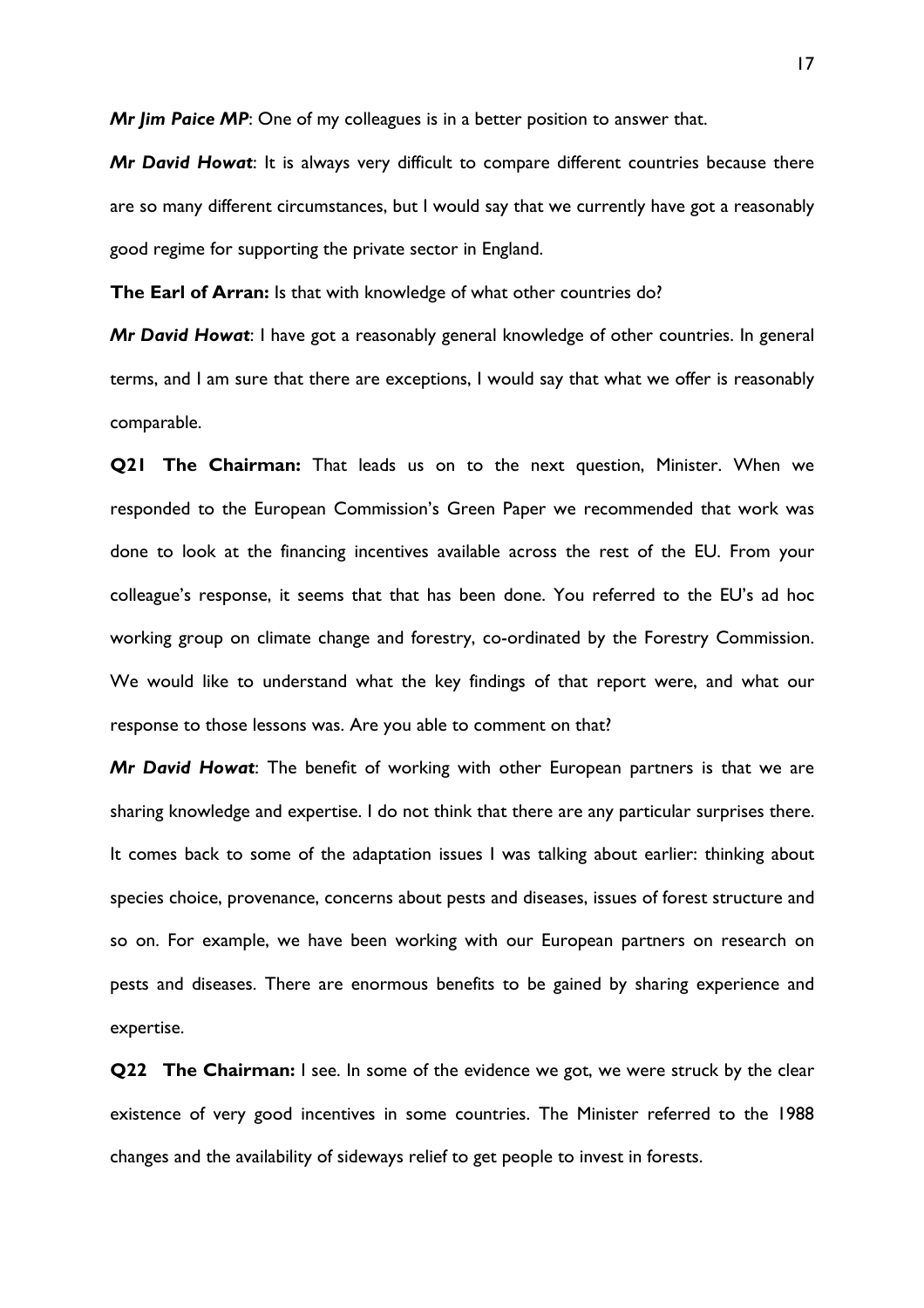Given the Minister's commitment to extending the amount of forestry, have you any view on which of those incentives within other EU countries has proved most effective in delivering that change? That is what we want to know. Who has got levers that we might, if we can get the fiscal support–

*Mr David Howat*: In the United Kingdom, we are probably more bullish in terms of expanding the area of forest than many of our European partners. Obviously, we have got relatively low forest cover in England and the United Kingdom compared with our European partners. You have countries in central Europe, and obviously Scandinavia and France, which already have very high levels of forest cover. Other countries like Ireland are also promoting forestry expansion, but we are relatively unusual in wanting to promote the scale of forestry expansion that we do, simply because of the historical circumstances in which we find ourselves in terms of forest area. The incentive regime is very much governed by the European rural development regulation under Pillar 2 of the CAP. That tends to set out the parameters within which we work.

**Q23 The Chairman:** That is a very good point. Sticking with that, then, many of those countries have a high degree of forestation because they have had incentives. The question I am trying to get to is which of those incentives actually drive that forestation. In the work you have done on this, if the Minister were able to persuade the Treasury that an incentive could deliver, which incentives have you seen in Europe which have been the most effective at delivering it?

*Mr Jim Paice MP*: It might be best if I offered to send a note to the Committee on what we can establish about the pan-European situation, rather than wallow as we appear to be doing at this moment.

**The Chairman:** That would be appreciated, Minister.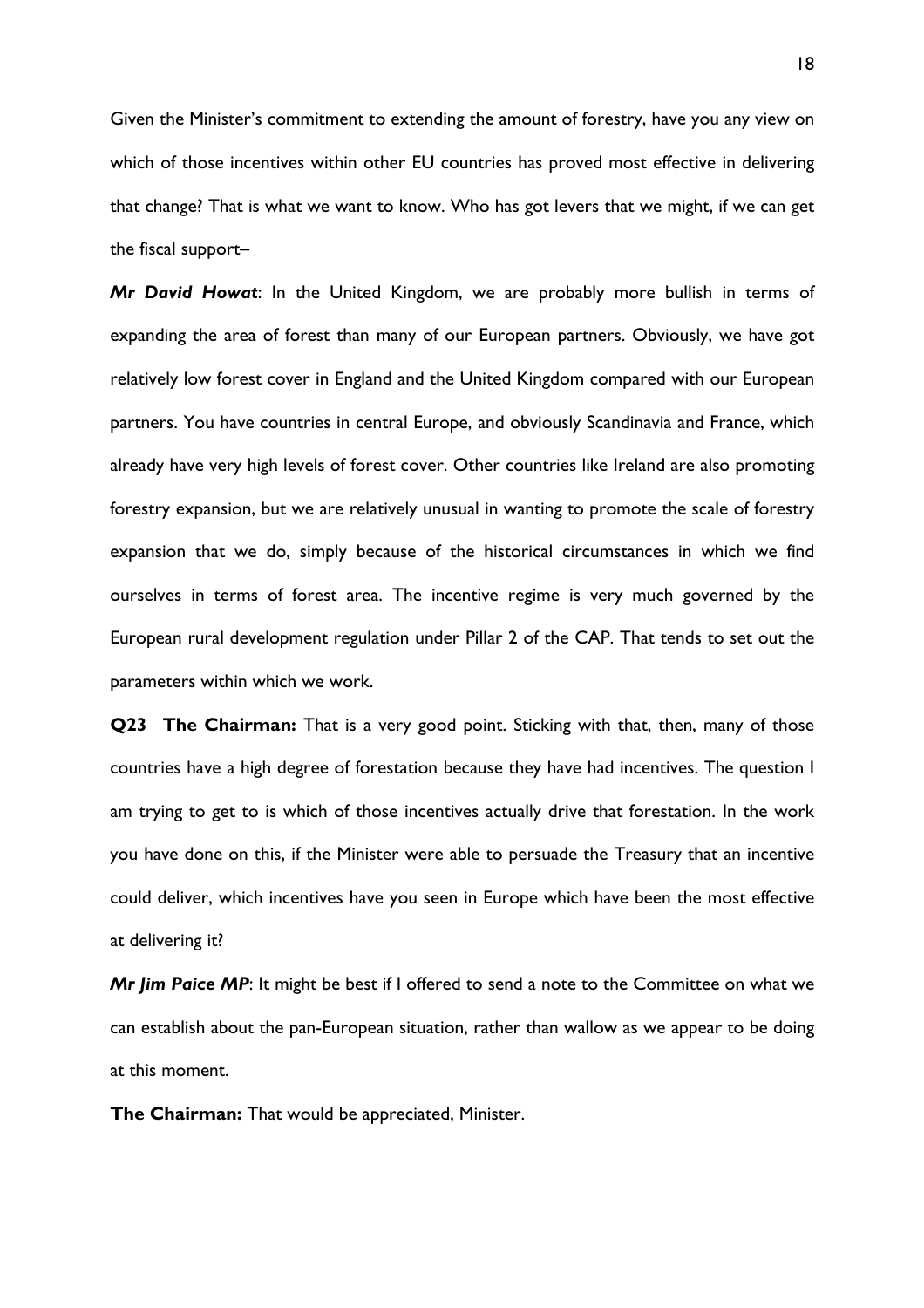**Q24 The Earl of Dundee:** If I might just pick up on Lord Carter's point, if we go along with Sir David Read, who recommended trying to achieve 16% of forestry, let us begin with identifying best practice for incentives for the private sector to afforest, to plant new trees. Then, with the new plan to enable the Forestry Commission to sell off its assets, it follows that the energies of the Forestry Commission can be directed towards afforestation to a far greater extent. If you take these two things, a new vigour in our public body and identifying what works best for our European partners to activate the private sector, perhaps we then have quite a good model for best practice.

*Mr Jim Paice MP*: I entirely agree with you. I said at the beginning that I see the Forestry Commission becoming much more an enabling body, an exhorting body, if you like, spreading good practice and being much more involved in promoting new planting once it can divest itself of spending too much time managing what it has got.

**Q25 The Earl of Dundee:** Connecting the point that you make with that of Lord Carter, do you think that it might be rather useful for the Government to look at two things together? First, there is the new energy that logically comes to the Forestry Commission when it can redirect itself towards afforestation. Further, if one combines that new energy with Lord Carter's point about identifying what works best to encourage the private sector in Europe, you have got two useful forces combining to achieve Sir David Read's target of 16%.

*Mr Jim Paice MP*: I agree. That is all perfectly likely to be within the capacity of the Forestry Commission as it is.

**Q26 Lord Lewis of Newnham:** I am slightly concerned by what Mr Howat has just said. In fact, I get the impression that the impact of increasing the amount of forestation will probably be much more in the UK than it is in other member states, in which case the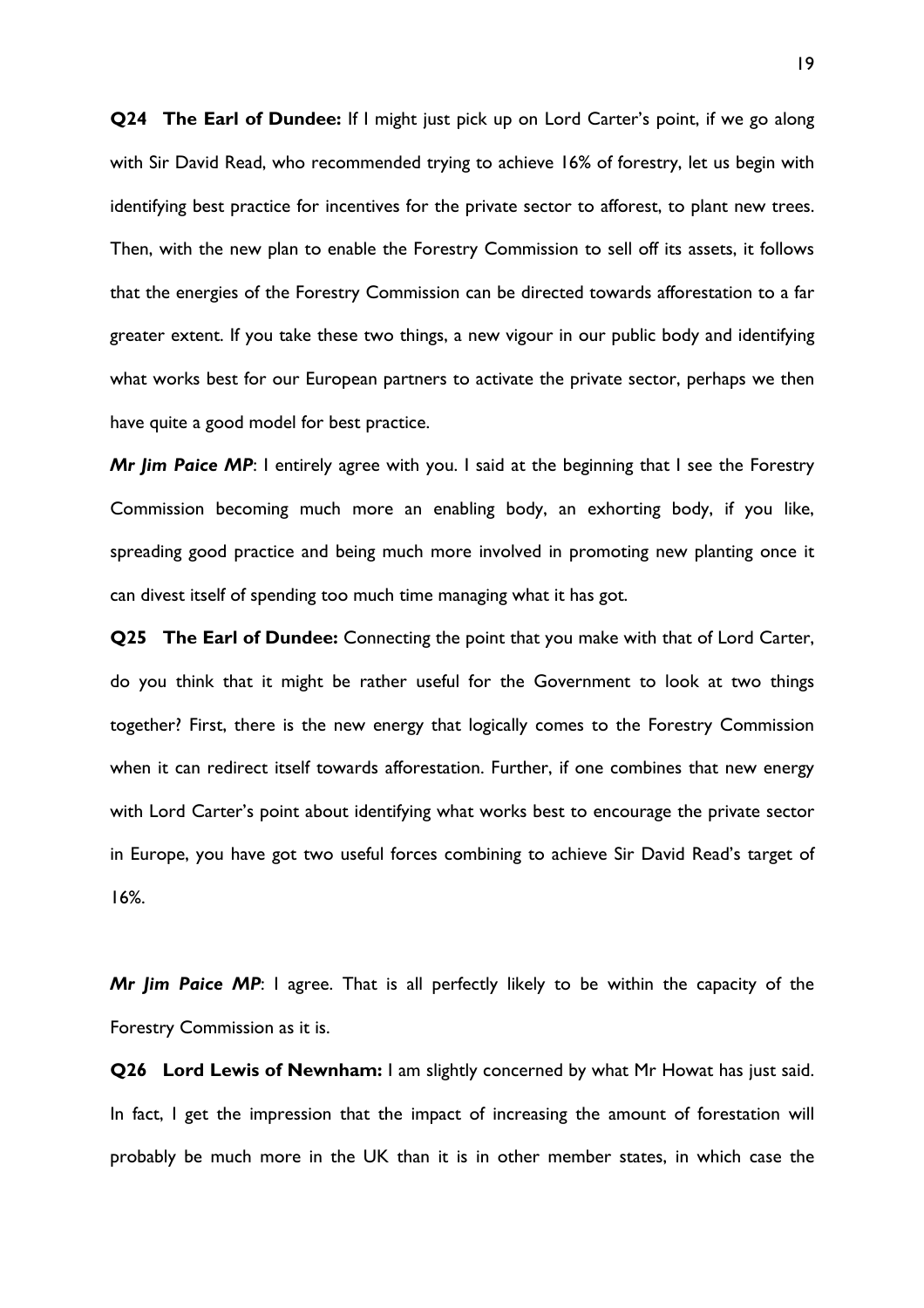possibility of getting some form of relief in, say, the CAP, for this will be a hard fight on your part. Possibly the only real way of getting around it will be to appeal to the climate change demands in this area. Have you any feeling on that?

*Mr Jim Paice MP*: I think I can respond. The first point to make is that forestry is of course a member state responsibility. The EU does not have forestry competence and, frankly, our Government would not want it to. That needs to be made clear.

The second point is that because forestry is a bigger feature of many other member states, their approach to agriculture policy is affected by that. The third point is that within the rural development programme as we have it, it is totally at the discretion of the UK Government, or the devolved Governments within the UK, how much of those resources are allocated to forestry. As you probably know, the previous Government set a figure of 80% of the total programme to be spent on the environment; I am talking about England, of course. Within that, most of it goes on the agricultural stewardship schemes, but some goes into forestry. I am not saying that they should or should not have done that; this is just explanatory. It would have been totally within their responsibilities to have allocated a much bigger chunk of Pillar 2 money to forestry. It is within our competence to do so.

**Q27 Baroness Howarth of Breckland:** We have strayed into the area I was going to follow up. You have mentioned that this is a member state competence. We are quite keen on subsidiarity in this Committee, so we understand that. However, there are issues. As you know, when we looked at our last report, we flagged up the scope we have for EU sharing. Again, we have talked a bit about how we share information between our partners. You said that you would send a note. Does that mean that we are not thinking positively enough about how we work on research and greater integration of forestry and agriculture through Pillar 2 of the CAP? I wonder if you might say a bit more about how you expect more input in the future in relation to working with the EU on these areas.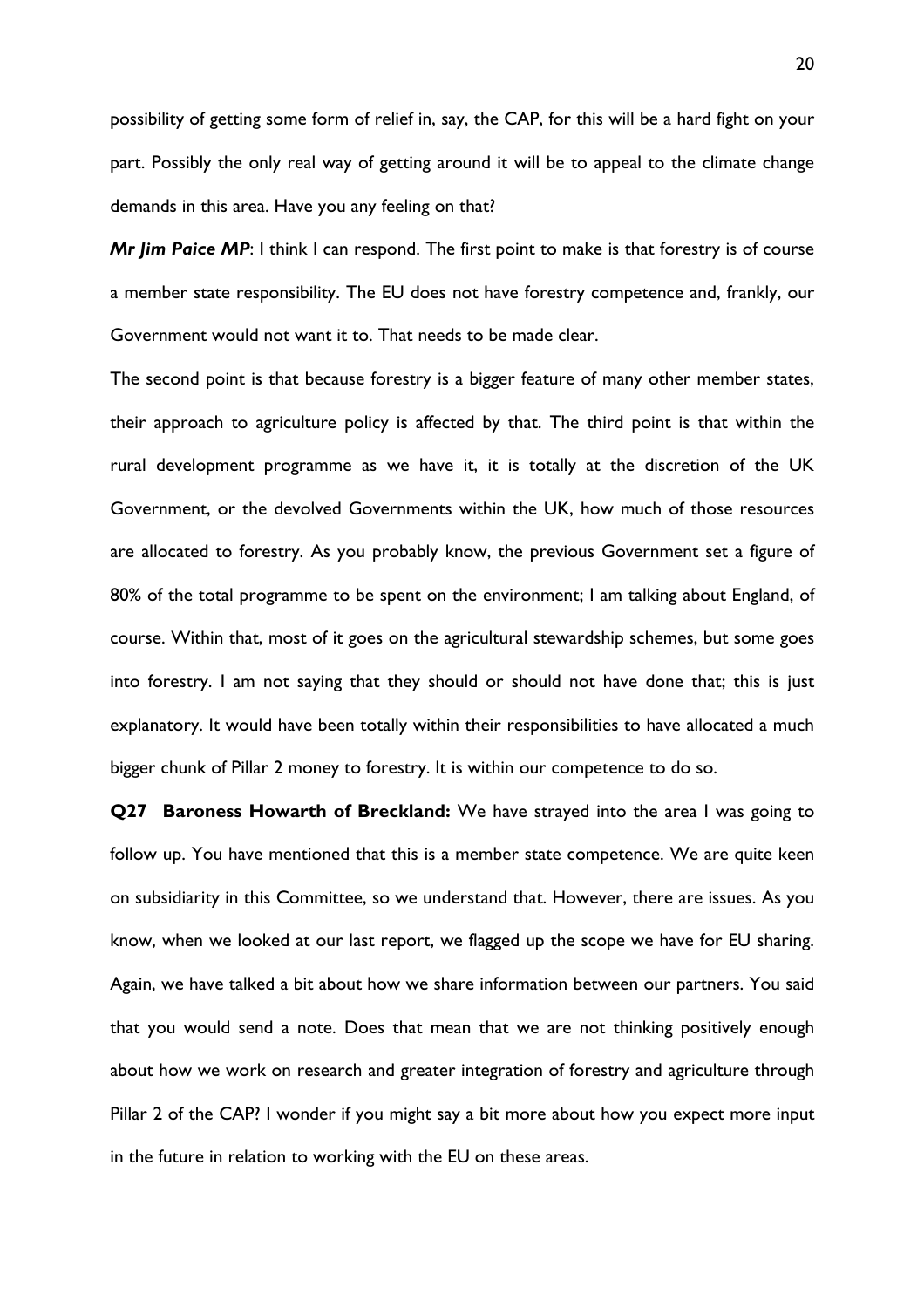*Mr Jim Paice MP*: I am in the very fortunate position that, only six months into the post, I can still blame the other lot for a few things. Certainly, I do not necessarily think that the previous Government got their forestry policy right. I hope I have illustrated to you this morning some areas where I would like to change and improve forestry policy. I am all for learning from others.

There are two strands here. There is the issue of subsidiarity, which we would strongly fight to retain on forestry policy. In my view, that in no way counters the need to learn from others. There is a huge amount of scope for learning, as we touched on earlier, about what other countries have done to incentivise planting and encourage the maintenance of forestry. One of the big distinctions that I make, travelling through France quite regularly by car, is that every French woodland has a heap of future firewood or saw logs outside it. The average British lowland woodland–I do not mean a softwood forest–has not seen a chainsaw for years. There is huge scope for greater management of woodland. Maybe the innovation of the heat tariff which is coming in from DECC in April will encourage better management of lowland woods. I see that as a huge beneficial effect. That, of course, is good for biodiversity. An unmanaged wood is not necessarily the most biodiverse.

We can learn a lot. If there is a criticism that in the past we have not done enough to learn from other member states then I am happy to take that on board. We need to understand what other countries are doing and how they make woodland management much more part and parcel of agricultural activity, because the two are much more closely linked.

**Q28 Baroness Howarth of Breckland:** We have talked a bit about climate change here. Of course, broader discussions about climate change in Europe are coming up soon. Most of that is usually about how we reduce emissions rather than how we improve the absorption of carbon. I wondered how much the Government are now thinking more of application rather than aspiration, if you know what I mean. We have great aspirations for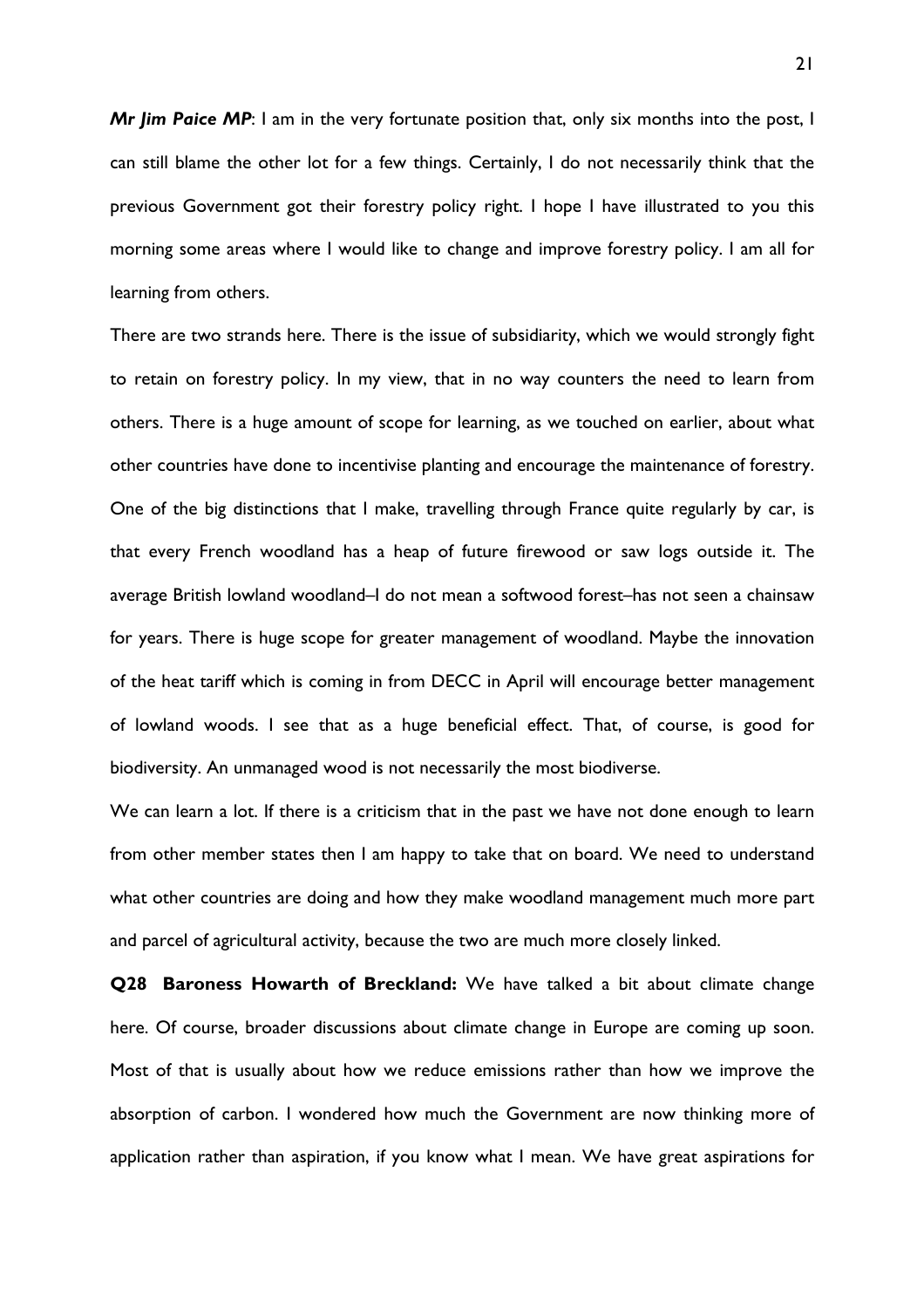getting to our targets, but it takes application to actually reach them. Those discussions need to have practical targets that we are quite sure that we are going to be able to reach, in the very changing world that you are creating with the changes in the Forestry Commission and others.

*Mr Jim Paice MP*: I certainly do not think that the changes we envisage should impact on our capacity to meet those targets. In fact, I think they should be helpful overall. But you are right, and I entirely agree with you that we need to turn aspiration into action. I am a very practical individual. All I ever want to say is, "This is all very well, but what are we actually going to do?". That is why I want to turn to this concept of mine about using the carbon value as the incentive for more planting. We are quite close to that with the work that is being done on developing the code which will be published quite soon. Do we have a date for the publication of the code?

*Mr Robin Mortimer*: We are consulting on the code.

*Mr David Howat*: That's right. The woodland carbon code has been published in pilot form and we are testing it with a number of potential certification bodies and landowners, with the idea of bringing it properly into force next summer.

*Mr Jim Paice MP*: We are well on the way to turning it into action.

**Q29 The Earl of Arran:** Shall I have a very quick question? We have hardly talked about disease and pestilence, which you obviously know is rife in the West Country at the moment with the larch and spruce. People down there are talking about it as an impending national disaster akin to Dutch elm disease; that may be an exaggeration. Is this disease spreading upcountry, and what are your concerns about it?

*Mr Jim Paice MP*: We are sadly faced with a number of tree diseases at the moment. There is acute oak syndrome as well, which alone could be as bad as Dutch elm. I suspect you are referring to phytophthora ramorum, which jumped species from rhododendron to larch.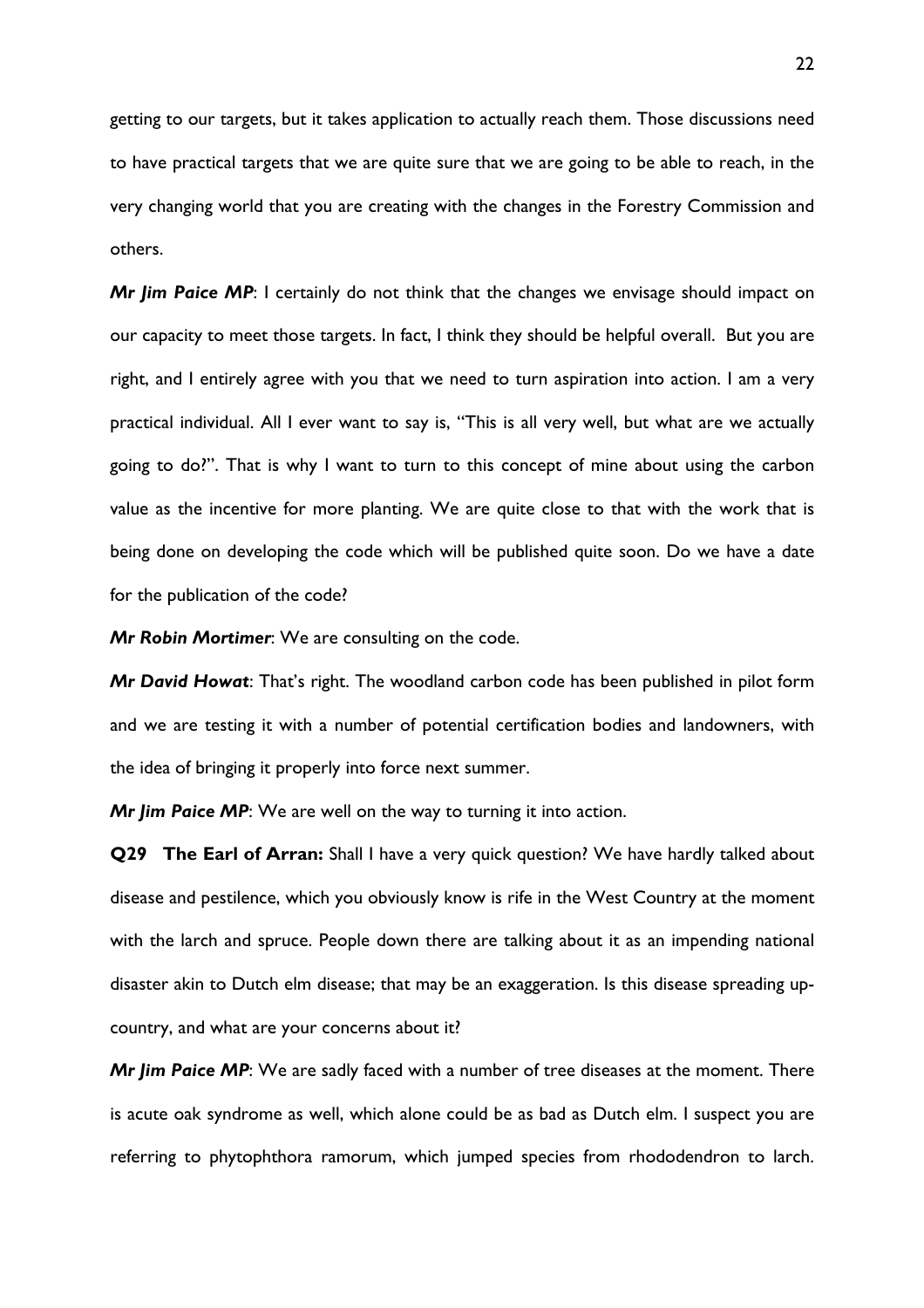That it was able to jump a species is the most worrying factor, because there is nothing to say it might not jump another. Sadly, that is spreading right through the south west and into southern Wales as well.

**Q30 The Earl of Arran:** And it could come east?

*Mr Jim Paice MP*: Yes, I am afraid that, at the moment, there is no stopping it. The Forestry Commission is advising landowners to quickly fell it. That seems to be the most urgent thing: to get it down before worrying about what is going to happen to the timber. Then it obviously has knock-on consequences for over-supply of certain markets. Most of all, we need more research into the work. It is a matter for fear, as has been discussed, but I am pressing the research people very hard to get on top of it.

**Q31 The Earl of Arran:** I think I am right in saying that, at the moment, there is no compensation for forced felling.

*Mr Jim Paice MP*: That is correct, sir.

**The Earl of Arran:** And nor is there likely to be?

*Mr Jim Paice MP*: I regret not, no. I really do not see how we can do that, given the openended nature of the problem. But it is important that we do what we can, as I know the Commission is, to try to ensure that markets are found for as much of the felled timber as can be. The key message is to get it down as soon as there is any sign of infection.

**Q32 The Earl of Caithness:** That was part of my question: what are you doing to ramp up the research side on disease, particularly the phytophthora that is causing such havoc? The other problem that has been raised, and thank goodness it is not a problem in the north of Scotland, is that there is no point in planting native hardwoods as long as the Forestry Commission will not win the battle with grey squirrels.

*Mr Jim Paice MP*: I think I will take the first question, anyway. The honest answer is that I am waiting for a bid for research funding to step up research into phytophthora. I agree with